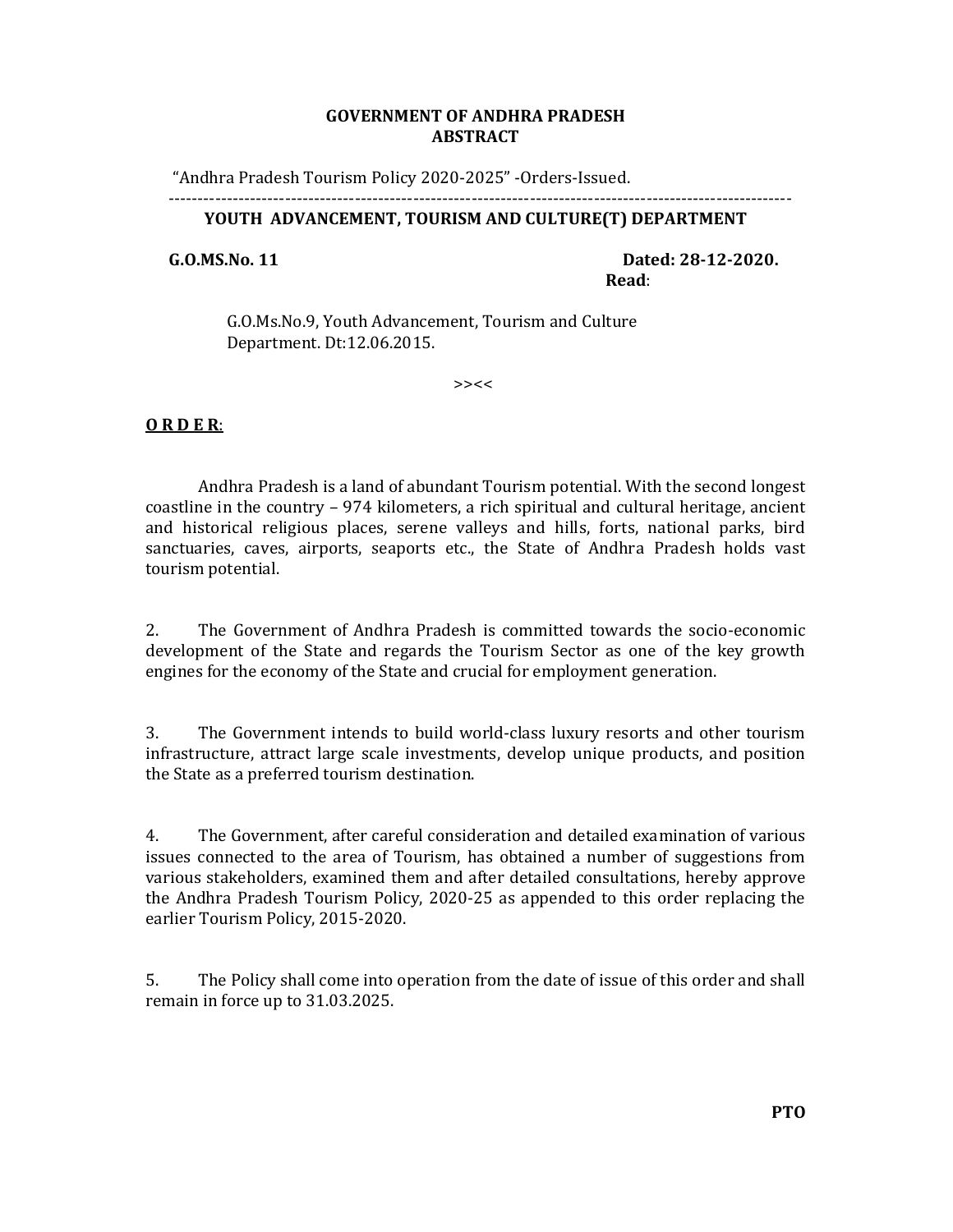6. All the concerned departments of Secretariat / HoDs shall take appropriate action to implement the provisions made in the "Andhra Pradesh Tourism Policy 2020- 25" following due process.

#### **(BY ORDER AND IN THE NAME OF THE GOVERNOR OF ANDHRA PRADESH)**

#### **RAJAT BHARGAVA SPECIAL CHIEF SECRETARY TO GOVERNMENT**

**To:** 

The Chief Executive Officer, Andhra Pradesh Tourism Authority, Vijayawada The Managing Director, AP Tourism Development Corporation Limited, Vijayawada The Commissioner, Printing & Stationary, A.P., Vijayawada. **Copy to:**  The Secretary to Governor, Raj Bhawan, A.P., Vijayawada The P.S. to Additional Secretary to Chief Minister. The P.S. to Chief Secretary to Government All Private Secretaries to the Ministers The Special Chief Secretary to Government, Water ResourcesDept. The Special Chief Secretary to Government, Industries & Commerce Dept., The Special Chief Secretary to Government, Revenue (R&S, CT& Excise) Department. The Principal Secretary to Government, Finance Department The Secretary to Government, Social Welfare Department. The Secretary to Government, Tribal Welfare Department The Secretary to Government, MA&UD Department The Secretary to Government, Energy I&I Department. The Secretary to Government, Information Technology, Dept., Departments of Secretariat / All Heads of Departments The Accountant General, A.P., Hyderabad. The Pay & Accounts Officer, A.P., Vijayawada. The Deputy Pay & Accounts Officer, A.P., Hyderabad. The Convener, State Level Banker's Committee. All District Collectors through Andhra Pradesh Tourism Authority, Vijayawada All Sections in the Department. The GA(Cabinet)Dept.

### **//FORWARDED::BY ORDER//**

**SECTION OFFICER**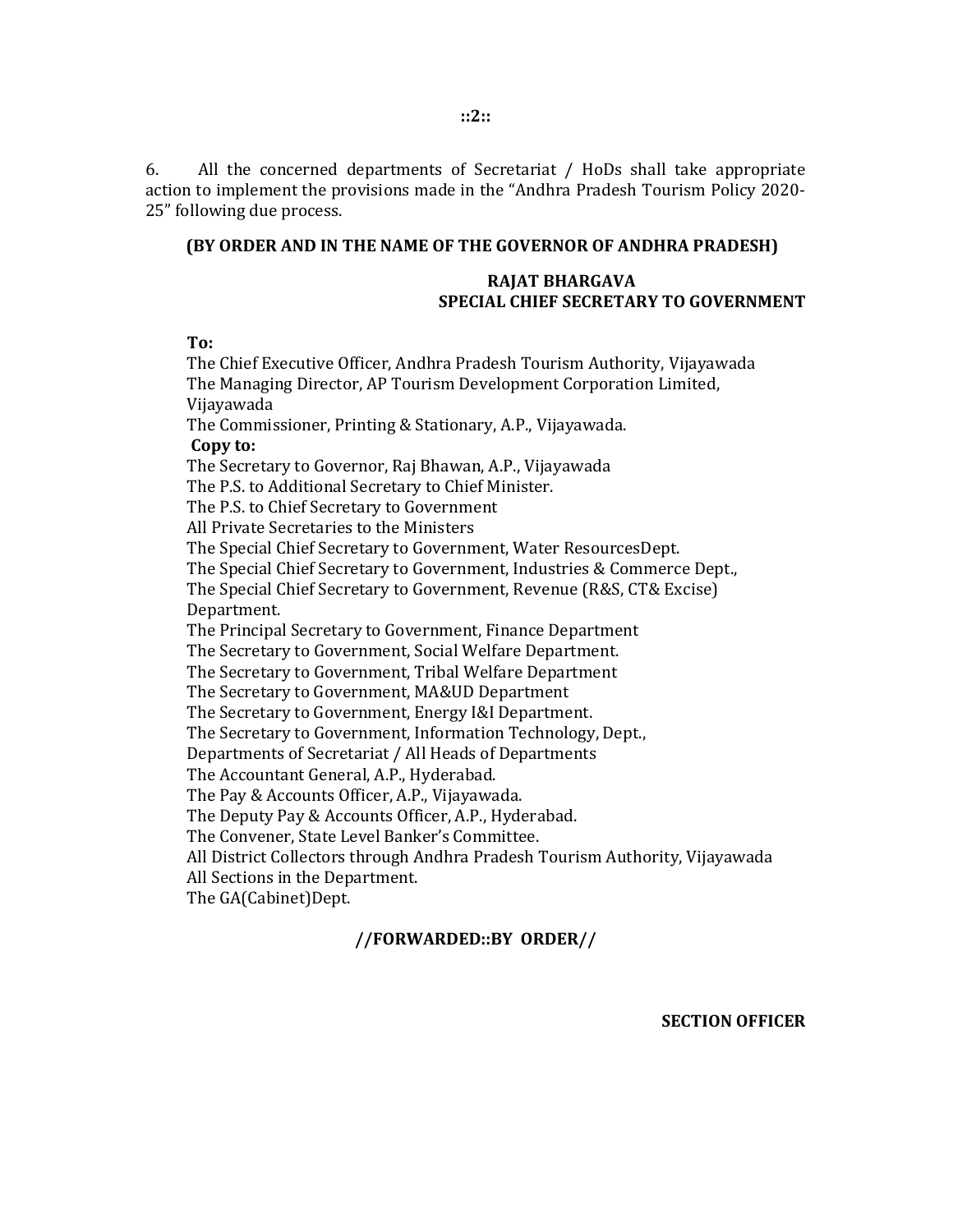**Andhra Pradesh Tourism Policy 2020 – 2025**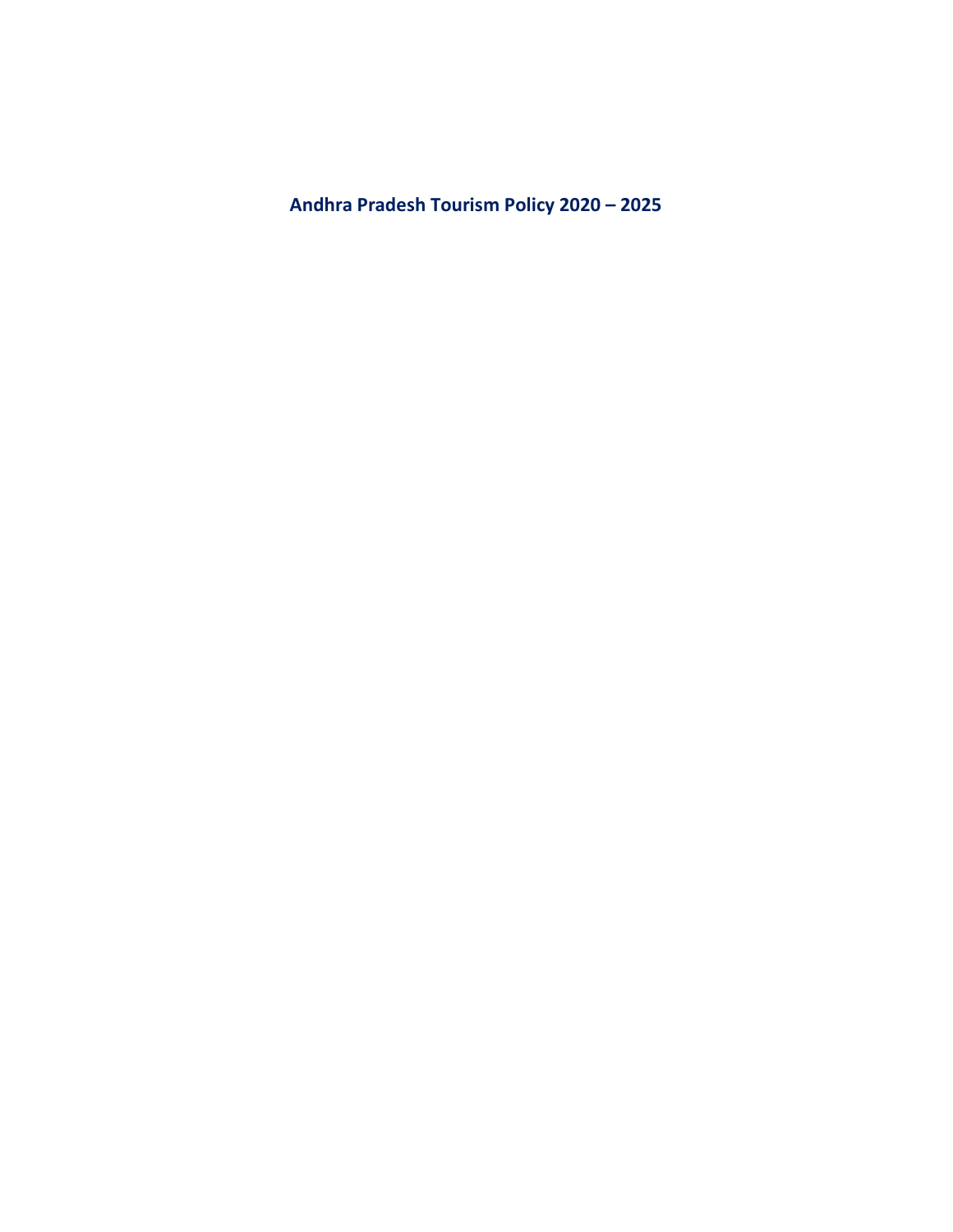#### **INDEX**

| 1 <sub>1</sub> |                                                                             |
|----------------|-----------------------------------------------------------------------------|
| 2.             |                                                                             |
| 3.             |                                                                             |
| 4.             |                                                                             |
| 5.             |                                                                             |
| 6.             |                                                                             |
| 7.             |                                                                             |
| 8.             |                                                                             |
| 9.             |                                                                             |
| 10.            |                                                                             |
| 11.            | Special Provisions for Mega Tourism Projects / 5 Star and above projects 27 |
| 12.            |                                                                             |
| 13.            |                                                                             |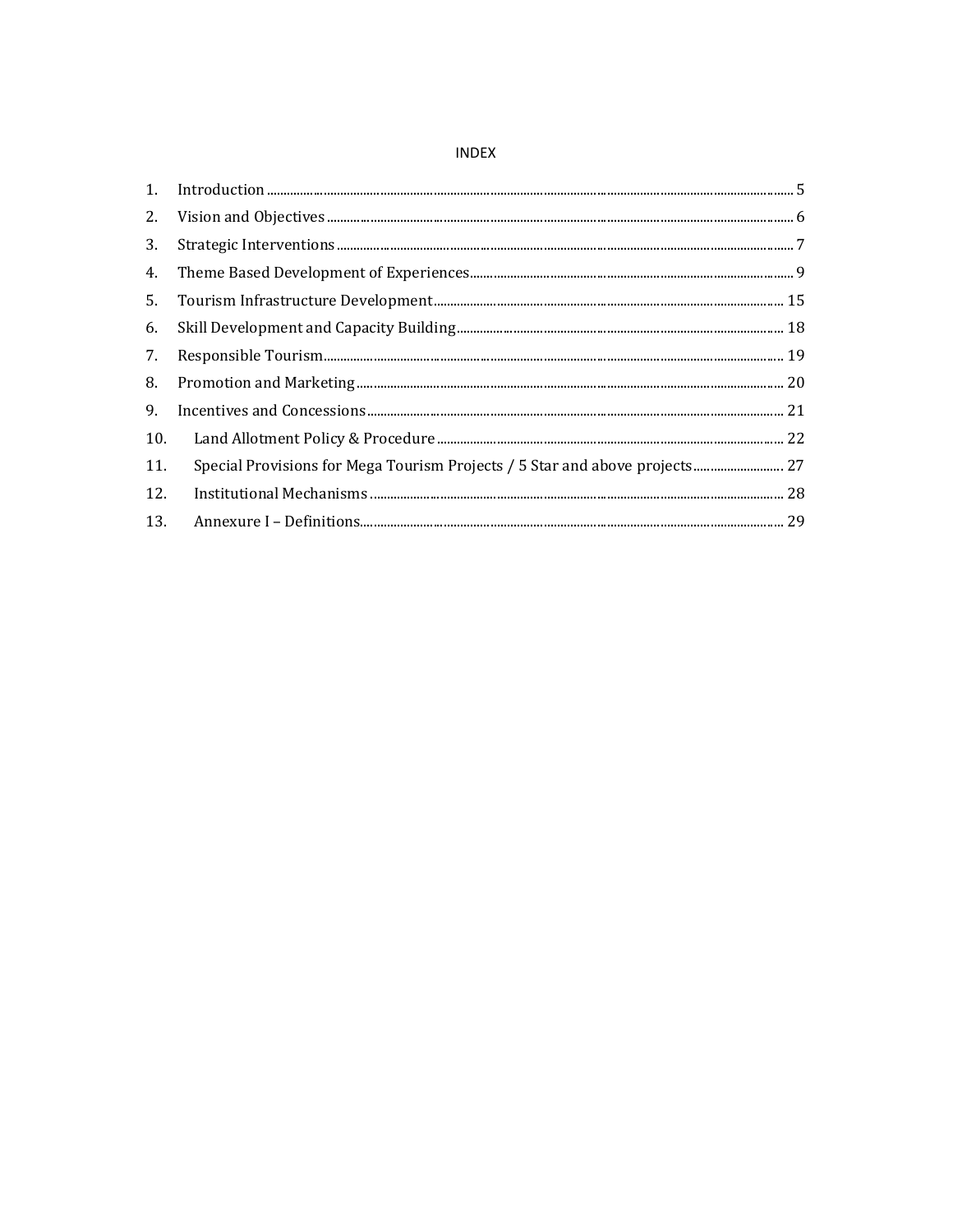# **1. Introduction**

Tourism is a major engine of economic growth and an important source of employment & foreign exchange earnings in many countries, including India. It has great potential to create large scale employment of diverse kind, from the most unskilled to the most specialized.

According to WTTC (World Travel & Tourism Council), the industry has contributed to about 6.8% of GDP of India during 2019. It had also created about 3.98 Cr jobs contributing to about 8% of Indian workforce. Annually, it adds to over \$30bn to Forex reserves, which is equal to about5.6% of India's total exports.

Andhra Pradesh is a land of abundant Tourism potential. With the second longest coastline in the country – 974 kilometres, a rich spiritual and cultural heritage, ancient and historical religious sites, serene valleys and hills, forts, national parks, bird sanctuaries, caves, airports, seaports etc., the State of Andhra Pradesh holds vast tourism potential.

The Government of Andhra Pradesh is committed towards the socio-economic development of the State and regards the Tourism Sector as one of the key growth engines for the economy of the State and crucial for employment generation.

The natural advantages for tourism have made the State one of the most visited destinations in the country. The domestic tourist foot fall of the State has increased from 93 Million in the year 2014 to 237 Million in the year 2019. The religious destination- Tirupati is the most visited place in the State by domestic tourists, attracting over 36 million tourists annually. The State has received multiple awards at various forums including the most coveted National Tourism Award – The Best State for Comprehensive Tourism Development.

Though Andhra Pradesh has made significant strides in development of Tourism, the true tourism potential of the State is yet to be explored.The next phase of growth will need reimagination of tourism and rethinking of the tourism development strategy to truly unlock the tourism potential of the State.

The Government of Andhra Pradesh intends to build world-class luxury resorts and other tourism infrastructure, attract large scale investments, develop unique products and position the State as a preferred tourism destination.

The Tourism Policy for the period 2020 – 2025 has been prepared through extensive stakeholder interactions, benchmarking with other states, internal discussions and study of the draft National Tourism Policy that is under development.

The policy has been crafted keeping in mind the ever-changing nature of tourism, the strengths and advantages of tourism in the State, the interests of large-scale and small-scale investors and all the stakeholders of tourism.

The policy outlines the tourism development strategy of the State for the next 5 years including key interventions and thrust areas. The policy also lays emphasis on the engagement of local communities, industry stakeholders and the associated departments of the Government for effective implementation of the proposed initiatives and interventions.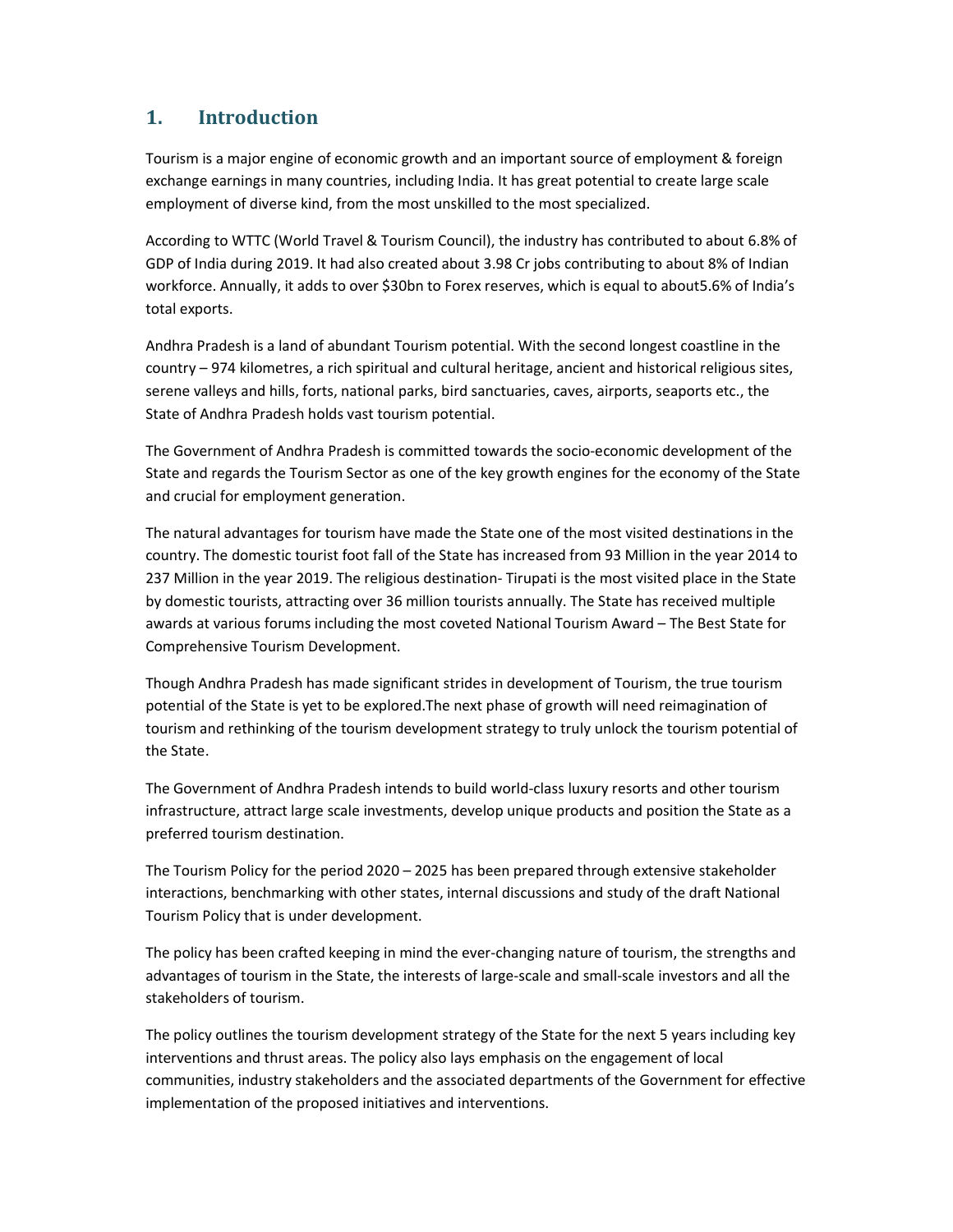# **1.1. Abbreviations**

| <b>ADP</b>    | <b>Annual Development Premium</b>                                  |
|---------------|--------------------------------------------------------------------|
| <b>ALR</b>    | <b>Annual Lease Rent</b>                                           |
| <b>APTA</b>   | Andhra Pradesh Tourism Authority                                   |
| <b>APSSDC</b> | Andhra Pradesh State Skill Development Corporation                 |
| <b>COD</b>    | <b>Commercial Operations Date</b>                                  |
| <b>DOT</b>    | Department of Tourism                                              |
| EoDB          | Ease of Doing Business                                             |
| GoAP          | Government of Andhra Pradesh                                       |
| Gol           | Government of India                                                |
| MoT           | Ministry of Tourism, Government of India                           |
| <b>NIDHI</b>  | National Integrated Database of Hospitality Industry               |
| <b>NSDC</b>   | <b>National Skill Development Council</b>                          |
| <b>PRASAD</b> | <b>Pilgrimage Rejuvenation and Spirituality Augmentation Drive</b> |
| <b>PPP</b>    | <b>Public Private Partnership</b>                                  |
| <b>SAATHI</b> | System for Assessment Awareness and Training for Hospitality       |
| Industry      |                                                                    |
| <b>SRO</b>    | Sub Registrar Office                                               |
| <b>UNWTO</b>  | United Nations World Tourism Organization                          |
| <b>WTTC</b>   | <b>World Travel &amp; Tourism Council</b>                          |

# **2. Vision and Objectives**

## **2.1. Vision**

"To sustainably develop tourism in Andhra Pradesh and position the State as one the most preferred tourist destinationsthrough development of luxury resorts, and by providing world-class tourismproducts and experiences".

# **2.2. Objectives**

To realize the vision, Govt. of Andhra Pradesh has set the following broad objectives for this policy.

- A. To develop high-end luxury resorts at prominent tourist destinations in the State.
- B. To attract and facilitate private investments and entrepreneurship in tourism sector in the State
- C. To position the State as a preferred tourism destination nationally and globally.
- D. To create a conducive environment for co-creation of diverse tourism products and experiences
- E. To foster skill development and build institutional capacity for skill development in tourism sector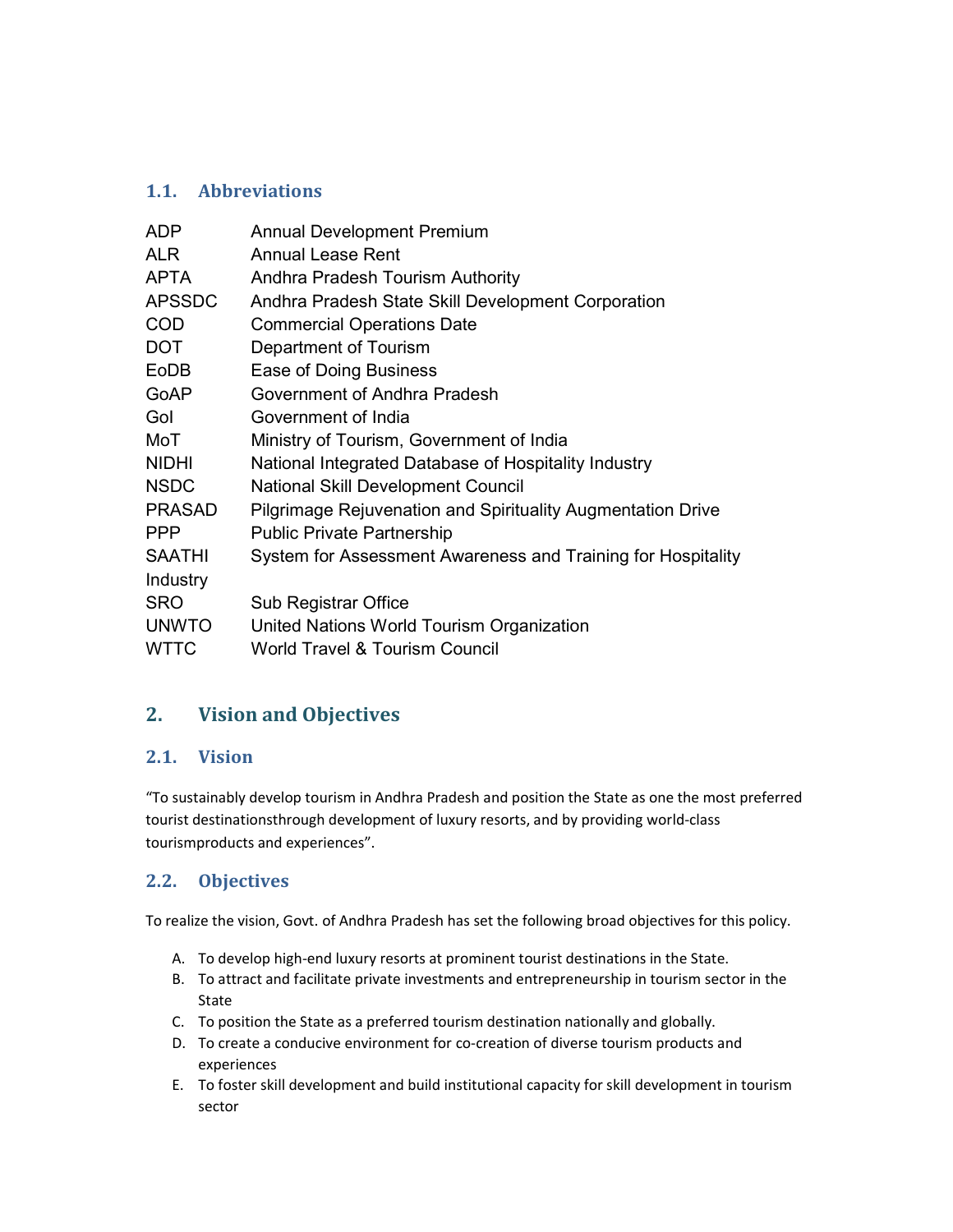- F. To provide best quality experience at all touch points to the tourists visiting the State
- G. To promote responsible tourism practices among all tourism stakeholders

### **2.3. Policy Validity**

- a) This "Policy (Andhra Pradesh Tourism Policy 2020-25)" will be valid from date of notification to March 31, 2025.
- b) This Policy shall be applicable to all Tourism Units that are registered and commenced construction during the earlier Policy 2015-20 period and achieving COD (Commercial Operations Date) within the new policy period.
- c) This Policy shall be applicable to all new Tourism Units applying for registration and commencing construction within the policy period.
- d) This Policy will supersede any GO/Circular issued earlier, which are in contravention to the provisions of this policy.

# **3. Strategic Interventions**

### **3.1. Initiatives**

The Government has identified the following initiatives to realize the vision and achieve objectives set out in this policy.

#### **To develop high-end luxury resorts at prominent tourist destinations in the State**.

- Attractive incentives and land parcels with lucrative business potential

#### **To attract and facilitate private investments and entrepreneurship in tourism sector**

- Incentivize private investments and PPP (Public Private Partnership) projects
- Facilitate EoDB (Ease of Doing Business)

#### **To position the State as a preferred tourism destination at National and Global level.**

- Effective and targeted omni-channel marketing of tourism products

#### **To create a conducive environment for co-creation of diverse tourism products and experiences**

- Development of diverse products andexperiences through theme-based development

#### **To foster skill development and build institutional capacity for skill development in tourism sector**

Sensitisation and capacity building

#### **To provide best quality experience at all touch points to all tourists visiting the State**

- Infrastructure development and standardization of tourism products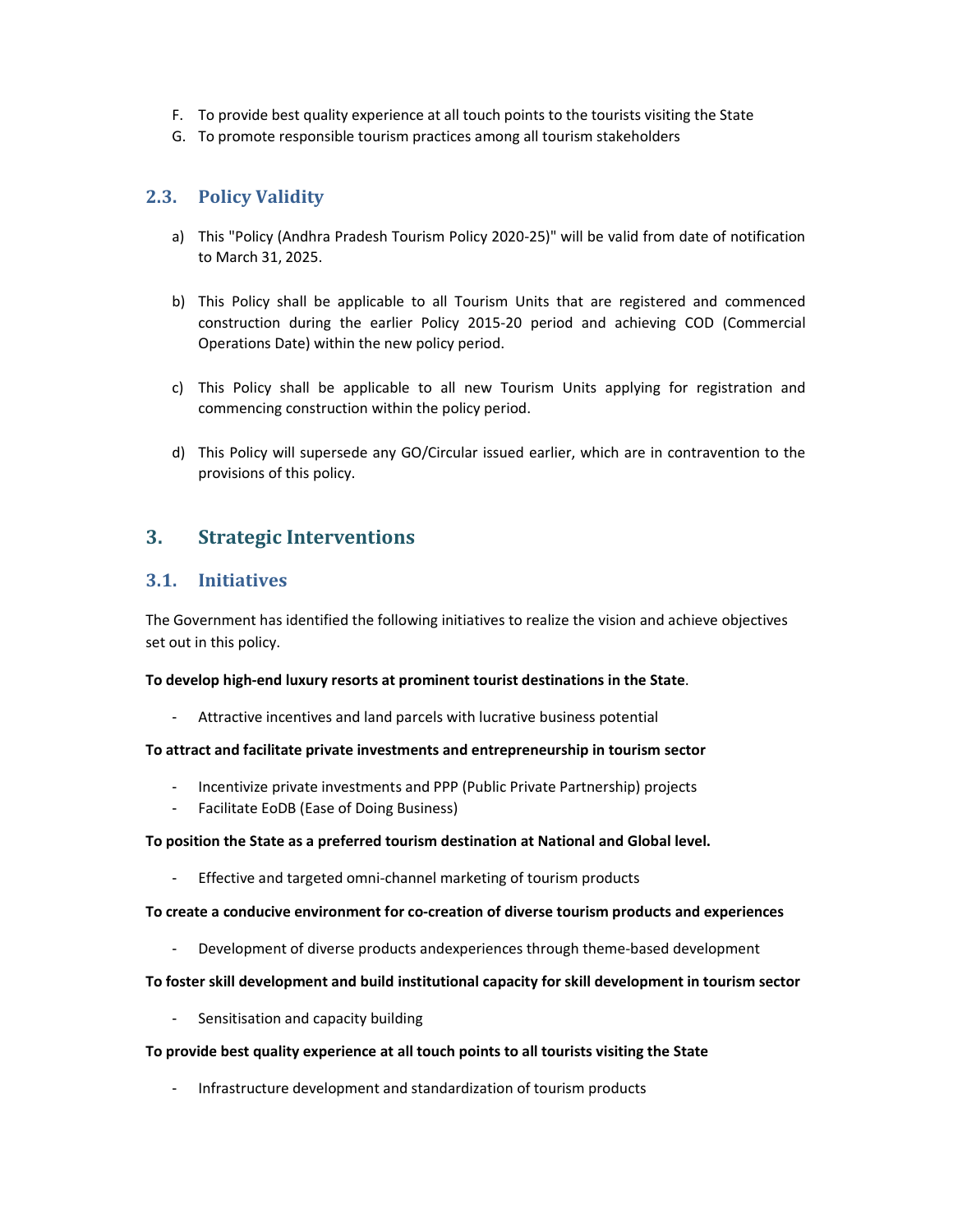#### **To promote responsible tourism practices**

- Encourage hygiene, cleanliness, sustainable and prudent environmental practices
- Involve host communities in planning, development and management of the destinations

### **3.2. Thrust Areas**

In conjunction with the proposed initiatives, the Government shall lay thrust on the following critical and high impact areas.

- a) Undertake extensive investor outreach and provide end-to-end handholding for tourism projects
- b) Enable better industry linkages through registration of all tourism trade establishments and regular interactions with stakeholders
- c) Catalyse the development of budding tourism themes viz., Buddhist tourism, Adventure tourism, Eco tourism and Rural tourism
- d) Prioritize the development of theme parks and amusement parks
- e) Improve inter-departmental coordination for effective implementation of the proposed interventions

## **3.3. COVID Responsiveness**

The COVID-19 pandemic has had a devastating impact on Travel and Tourism sector. The Government has taken several initiatives in response to the pandemic, such as issuing guidelines for safe tourism operations, conducting sensitization workshops, registration of tourism trade for facilitation and promotion. The industry has also shown great resilience and is emerging out of the pandemic as the economic activity and travel are showing signs of revival.

The pandemic has also brought in a paradigm shift in tourism sector and the following trends are emerging andthese have been factored into the development strategy.

- 1) Safety and security remain to be the critical deciding factors for travel and tourism
	- a. APTA shall work with industry bodies and other stakeholders to ensure strict compliance with the issued guidelines
	- b. APTA shall also encourage trade establishments to get certified through the SAATHI (System for Assessment Awareness and Training for Hospitality Industry) portal of Government of India
- 2) Virtual tours, videos, interactive media, and other similar digital marketing initiatives are gaining prominence
	- a. APTA shall endeavour to create virtual tours and short videos for all the prominent tourist destinations in the State.
	- b. Digital Marketing has been identified as the primary mode of marketing and will be given precedence over conventional modes of marketing.
	- c. Influencer marketing initiatives such as familiarization Trips, co-branding, etc. shall be undertaken
- 3) Weekend Getaways and Revenge Travel are driving the initial phase of tourism revival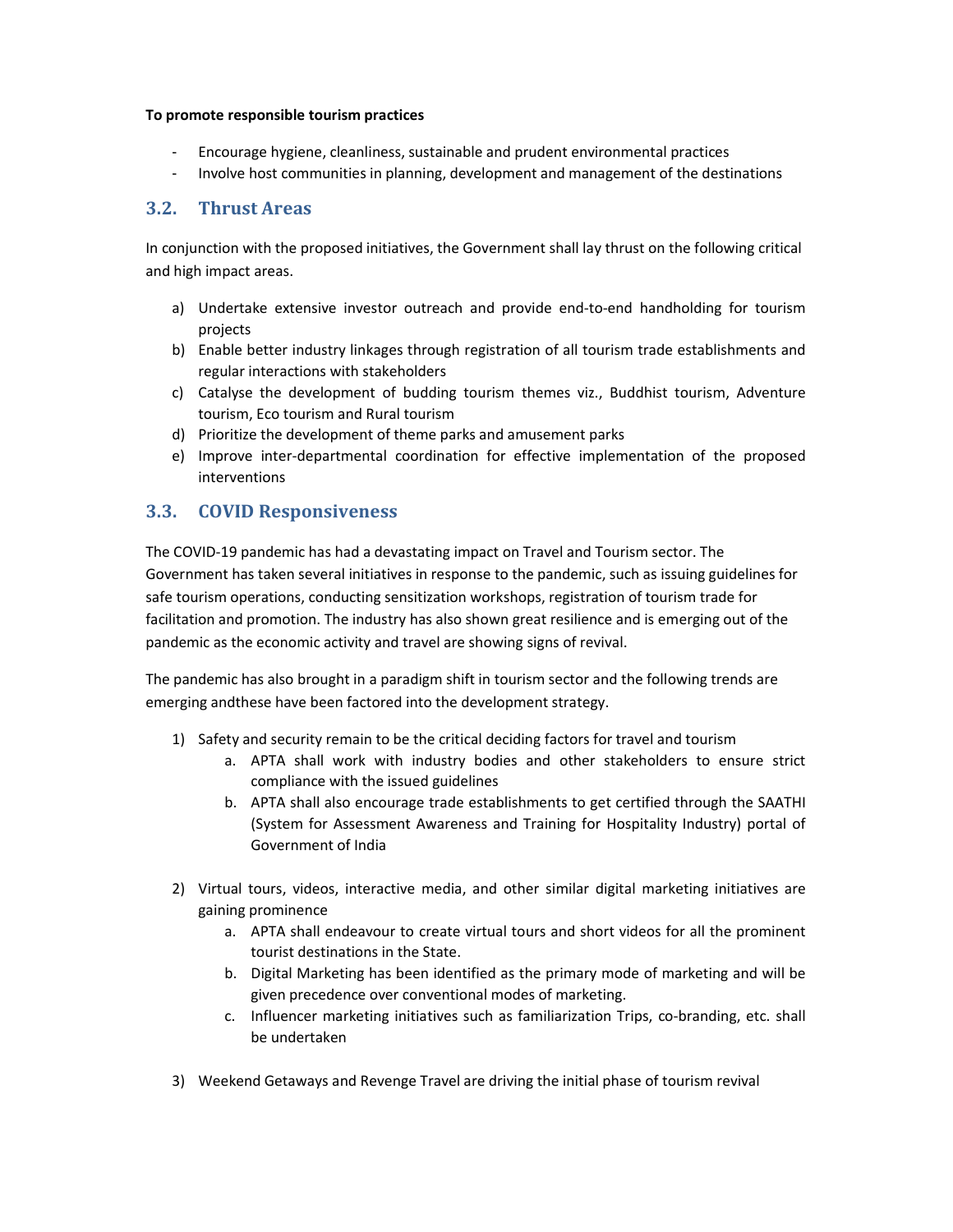- a. APTA shall create detailed brochures, videos and other marketing content to promote road trips and other weekend getaways.
- b. APTA shall also create tourism circuits for short trips by collaborating with tour operators and associations and accordingly create the necessary infrastructure and eco-system to promote the circuits.
- 4) Travel by own means is being preferred over public transportation
	- a. APTA shall endeavour to improve tourism signages at prominent tourist destinations and along the major roadways connecting these tourist destinations.
	- b. APTA shall also endeavour to facilitate the operations of self-drive rental companies at major cities in the State.
- 5) Increasing awareness towards responsible travel and preference towards nature destinations, rural destinations and farmstays
	- a. APTA shall put in place a framework to encourage responsible tourism practices in the State.
	- b. APTA has also identified Rural Tourism, Eco Tourism, Buddhist Tourism and Adventure Tourism as thrust areas for development.

### **3.4. Research & Analytics**

The field officers of Andhra Pradesh Tourism are the first source of information and are a critical part of planning and strategy for development of Tourism in the State. However, in these evolving times, it is essential to track the progress of key indicators spanning across various allied industries of Tourism such as aviation, transport, health, hospitality, recreation, and entertainment, etc.

APTA shall collaborate with hospitality institutes, tourism experts, industry associations, enthusiast groups, tour operators and other stakeholders to set up a mechanism to regularly convene on various issues and accordingly plan the requisite initiatives.

APTA shall endeavour to collaborate with tourism service providers and utilize the registration portal to collect anonymous statistics on tourists visiting the State, their profiles and the changing dynamic of tourism in the State, so as to aid in planning and strategy for development of tourism in the State.

# **4. Theme Based Development of Experiences**

### **4.1. Rural Tourism**

#### Arts and Crafts

The State is blessed with unique Arts & Crafts in each of its districts, providing livelihoods to several thousand communities, some of which have been practicing these art forms & crafts for several centuries. These are the true testimony to the rich ancient cultural heritage of the State. Through development of tourism products, the State shall endeavour to promote these Arts & Crafts that form unique identity for the State and create avenues for them to thrive. One of the initial steps shall be to integrate the local Arts, Crafts & Cuisine with all important tourism activities in the State.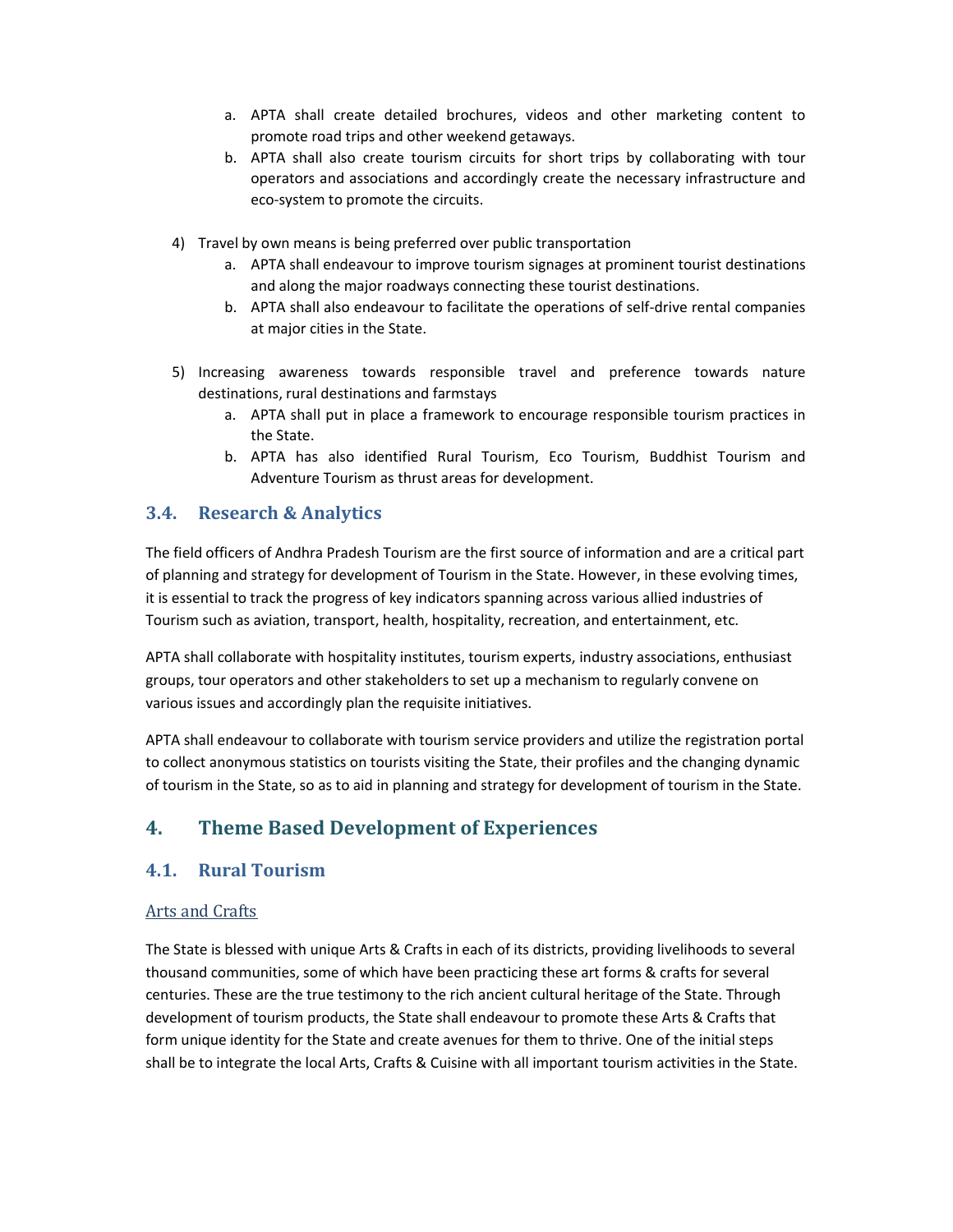APTA will endeavour to establish experience centres at each of these locations that shall serve as the focal point for creation of experiences around the art / craft. The centres will have display areas with history of the craft, experiential activity areas for the visitors to try their hand at the craft, souvenir shops and basic amenities.

#### Agri Tourism / Farmstays

Villages of Andhra Pradesh with their culture, greenery, cuisine and vibrant life have lot to offer for the tourists. Irrespective of age group, origin of travel, everyone loves to experience the unique way of village life and cherish these experiences.

This provides a unique opportunity to generate employment and steady income for the villagers via tourism. Furthermore, the affinity for authentic and localised farm experiences has grown owing to improved accessibility, increasing levels of awareness and environmental consciousness.

The initiative needs effective positioning, promotion and skill development. APTA shall encourage farm owners to construct accommodation in their farmlands for tourists to experience village life and farming. The Farmstays will be listed on digital channels of AP Tourism and promoted. The helpers / guides shall be given training on hospitality and tourism.

#### Action Plan

- Develop the identified villages on a public private partnership basis.
- Conduct skill development workshops to train the locals in various tourism related functions required to build the eco-system.

## **4.2. Heritage Tourism**

### Modernization &Renovation

The modernization and renovation efforts at Kondapalli Fort and Bapu Museum are prime examples of the potential these historical monuments have to preserve the culture and heritage of the State and also develop into major tourist attractions.

#### Heritage Stays

Andhra Pradesh has been a place of significant historical importance. The rich historyof the State has gifted it with forts, bastions and palaces that whisper the tales of rulers who have made a mark in history.Dept. of Tourism shall explore the possibility of conversion of these heritage buildings into accommodation units while ensuring preservation and conservation of these monuments.

#### Heritage Walks / Tours

Heritage walk or Heritage Tour is a concept that helps to explore the unexplored and neglected richness of a place. It helps in development of history and character of the city through generating interests and involvement of the local community in the conservation activity. APTA shall seek to conduct heritage walks and tours for students, enthusiasts and other stakeholders by collaborating with experts. Special emphasis shall be given to skill development activities for the guides at the monuments and sites.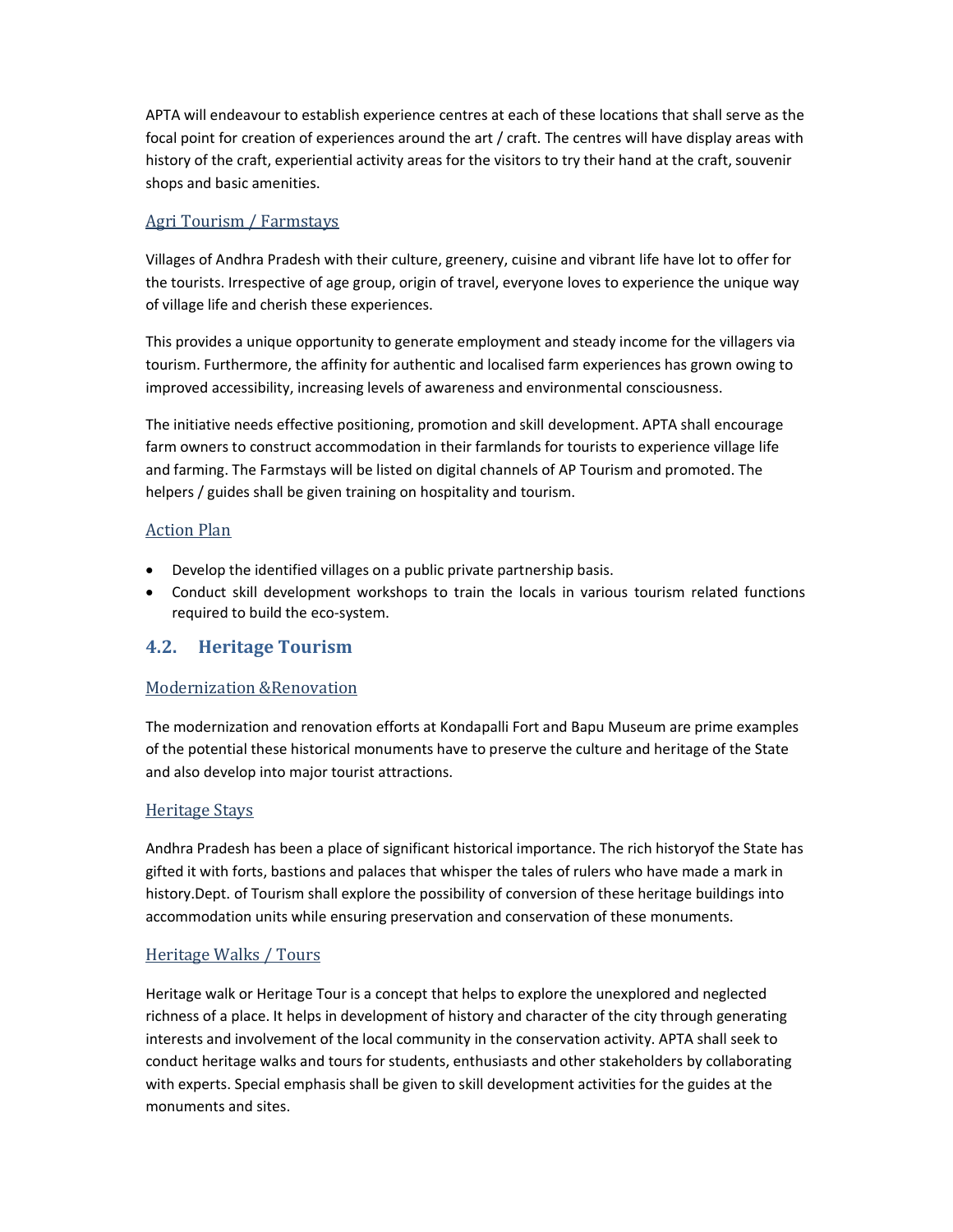### Action Plan

- Promote heritage walks, heritage hotels and cultural tourism.
- Develop museums in coordination with ASI and Archaeology department through upgradation of infrastructure, application of augmented reality and virtual reality to enhance tourist experience, development of short films to depict historical & cultural significance etc.
- Conserve and beautify important monuments in identified tourism circuits and special tourism areas

# **4.3. Buddhist Tourism**

Andhra Pradesh is the birthplace of Mahayana Buddhism. There are more than 40 Buddhist monuments across the State. Vizag cluster – Shalihundam, Thotlakonda, Bojjanakonda, Bhavikonda and Amaravati Cluster – Amaravati Stupa, Undavalli Caves, Nagarjuna Konda are prominent Buddhist tourism clusters. Both the clusters are being developed under "Swadesh Darshan" scheme.

The subsequent phase of Buddhist tourism development in AP shall focus on promotion of circuits. The State Tourism Corporation shall start operating tour packages in both these clusters. The circuits shall be promoted at other prominent Buddhist sites such as Bodh Gaya, Sarnath, etc. The sites and circuits shall also be promoted in key source markets such as China, Japan and Sri Lanka.

All the literature pertaining to Buddhism in the State shall be translated into multiple languages including foreign languages and promotion material such as Coffee Table books and brochures shall be prepared accordingly.

### Action Plan

- Promote Buddhist tourism to popularise the historical significance of Buddhism in the State.
- Develop special Buddhist circuits by linking all the Buddhist sites in close coordination with other states.

### **4.4. Eco Tourism**

Andhra Pradesh is blessed with 1 Tiger Reserve, 1 Elephant Reserve, 1 Biosphere Reserve, 3 National Parks and 13 Wildlife Sanctuaries. Eco Tourism shall be developed by creation of experiences which have low-impact on environment have high-involvement of the local communities. The focus shall be on responsible tourism to ensure the benefits are cascaded down to host communities to foster inclusive development.

### Trekking, Nature Walks& Cycling

Safe trekking routes shall be created and documented. The routes shall have steps, markings, amenity centres as necessary. Forest regions of SV National Park, Papikondalu Wildlife Sanctuary, Nallamala Wildlife Sanctuary and Araku shall be focus areas. Capacity building activities shall be undertaken for training of local youth as guides.

Safe routes shall be carved out and cycling in groups shall be encouraged. Mechanism shall be put in place for ease of obtaining permissions through online applications.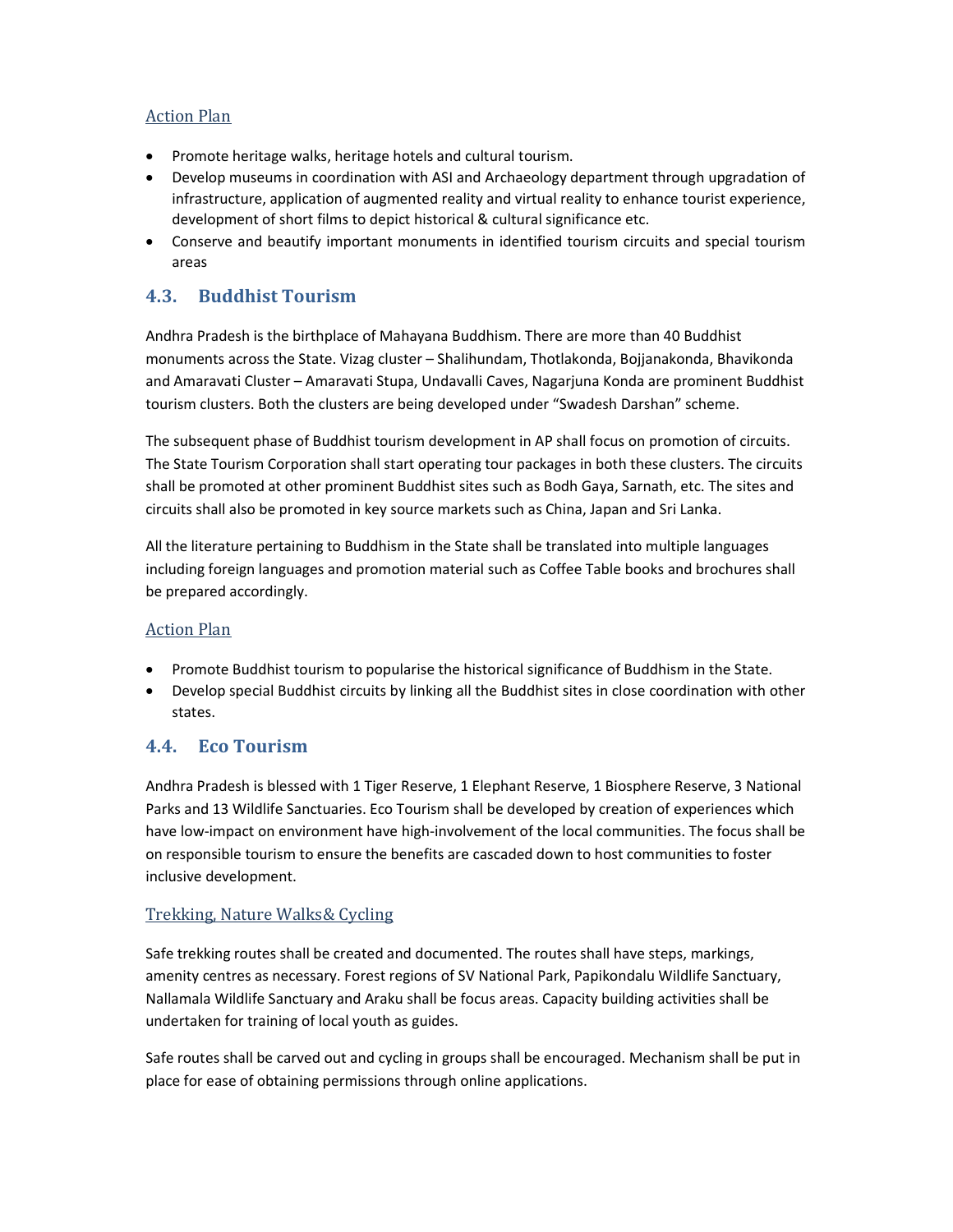### Wildlife Safaris

Safe jungle trails shall be created. APTA shall encourage local entrepreneurship and private player participation to operate these safaris. However, they shall be first registered with competent authority / body and strictly operate under the guidelines issued for the activity.

#### Nature Camps

APTA shall identify and notify suitable locations for setting up of temporary accommodation for nature camps. Interested players shall apply for permission from competent authority / body and setup tented accommodation at these sites.

#### Action Plan

- Closely work with adventure tourism players to identify, document and develop nature trails to cater to the growing trekking enthusiasts.
- Develop basic tourism infra at these identified spots.
- Closely work with the Dept. of Forest to create a State level body for development of Eco Tourism

### **4.5. Beach and Water Based Tourism**

Andhra Pradesh has 974 Kms long coastline that hosts some of the most beautiful beaches in the world. Rushikonda Beach was recently awarded the much-coveted Blue flag certification. Beach and water-based tourism is one of the most preferred forms of tourism in the State. GoAP shall strive to further develop beach and water-based tourism in the State through several active interventions.

#### Water Sports& River Cruise

Setup of water sports at new destinations shall be facilitated. GoAP will endeavour to develop boating and cruise infrastructure such as marinas and jetties.

### Water Villas

APTA shall identify locations suitable for setup of water villas in consultation with experts and concerned Government departments. APTA shall undertake feasibility studies and accordingly invite participation from private investors for setting up water villas at these locations. The construction and operation of water villas shall be in strict compliance with the applicable laws and regulations.

#### Beach Shacks

APTA shall encourage private player participation in development of beach shacks at prominent beaches across the State. The selection of the operator shall be through a transparent bidding process. The shacks shall be constructed in compliance with the CRZ norms and other applicable statutory regulations. The operator shall be liable for the operations of the shacks and shall ensure the operations of the shacks are in strict compliance with applicable laws and regulations.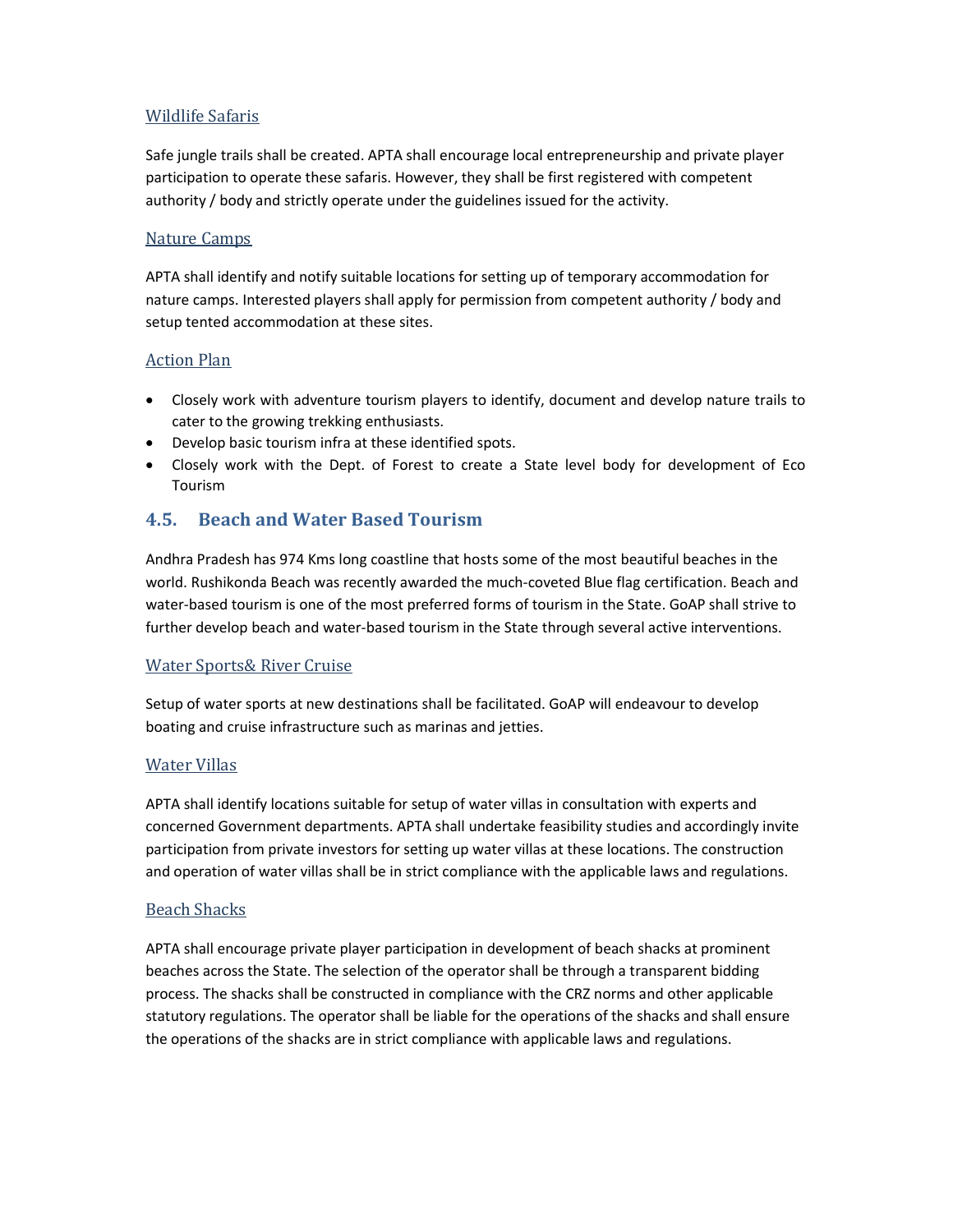### Action Plan

- Identifyand develop specific beach strips as water sports hubs with other planned infrastructure like seasonal shacks and water villas.
- Develop more blue flag certified beaches to improve the overall quality of beach tourism in the State

## **4.6. Adventure& Recreation Tourism**

#### Adventure Tourism

Adventure Sports in Andhra Pradesh is a theme of tourism that has gained prominence in the recent years. The diverse geographical landscape and variety of tourism products that the State has to offer, attracts tourists looking for diverse experiences, from all over the country. APTA has seen increased interest from adventure sports operators for starting services at various prominent tourist locations in the State.

Dept. of Tourism has been facilitating and shall continue to facilitate the development of adventure sports in the State. Dept. of Tourism has also put in place a mechanism to encourage all the adventure tour operators to adhere to the guidelines issued by Ministry of Tourism, Government of India. Dept. of Tourism shall endeavour to strengthen this mechanism and ensure strict adherence to safety protocols.

#### Recreation Tourism

The recreation & adventure tourism industry mainly consist of amusement parks, theme parks, adventure parks, Family Entertainment Centers (FECs) etc. Global leaders like Universal Studios, Disney, Sony and Ripley Entertainment etc. are planning to foray into the Indian Market. Andhra Pradesh shall endeavour to tap investment by these global giants.

Andhra Pradesh currently has limited visibility in the recreational tourism space. However, the advantage of the State being one of the most visited states in India & its varied landscape shall be leveraged to position AP as the recreation & adventure hub of the country.

Creating Mega Amusement Parks in location like Tirupati, Vizag etc. that already attract millions of tourists annually shall create avenues for tourists to extent their stay also benefiting the local economy.

#### Action Plan

• Fast track proposed projects in the priority zones and initiate concept studies/ pre-feasibility studies for proposed projects.

### **4.7. Religious Tourism**

Andhra Pradesh is home to many important religious sites. While some of the sites are famous across the world, others are prominent only in Andhra Pradesh and nearby states. The tourism ecosystem around these sites is well developed. The sites shall be promoted through documentation and dissemination of history and faith surrounding these sites and creation of tour packages to these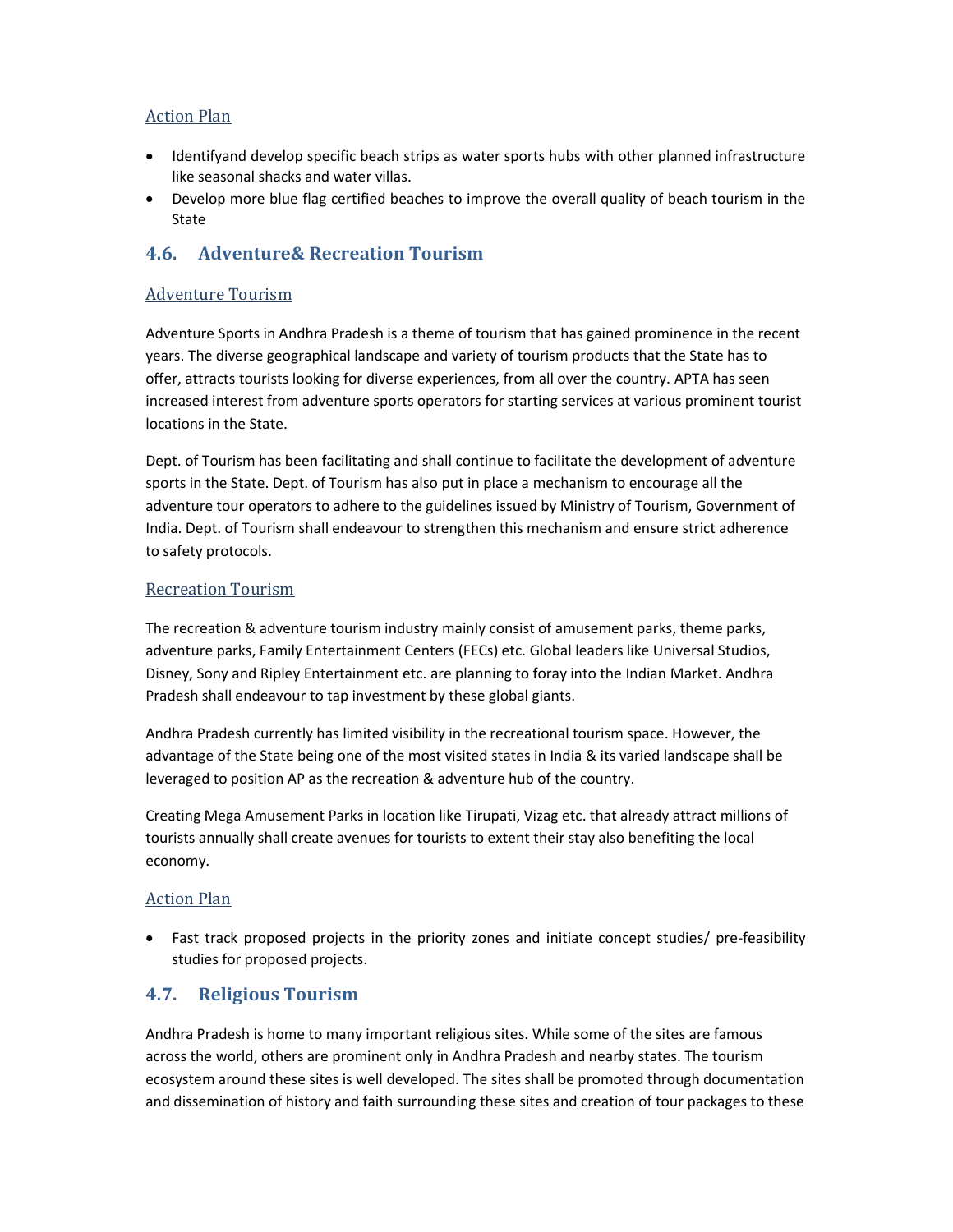sites, from across the country. Roadshows shall be conducted in all the prominent cities of the country to empanel tour operators and promote religious tourism packages.

#### Action Plan

• Focus on nation-wide outreach for well-developed religious tourism sites while prioritising intrastate outreach for smaller and upcoming sites.

### **4.8. Cuisine Tourism**

Andhra Pradesh Tourism shall seek to develop and promote tourist circuits that showcase the unique cuisine of the State. The State has already leveraged its rich cuisine to conduct food festivals, cooking competitions and workshops hosted by professional chefs in the past.Further, Andhra Pradesh Tourism shall also endeavour to collaborate with Coffee Board of India to develop Andhra Pradesh as India's leading Coffee Tourism destination through development of coffee tourism packages.

#### Action Plan

- Focus on community participation and involvement in cuisine tourism to drive employment creation and add authenticity to the endeavour.
- Collaborate with restaurant operator organisations and tour operators to develop local cuisine tourism packages and food festivals in various cities.
- Eventually expand cuisine tourism initiatives nationally to reach a wider and more diverse audience.

### **4.9. Wellness Tourism**

Wellness tourism is one of the fast-growing forms of tourism that attracts domestic and foreign tourist seeking spiritual solace. India, being the land of Yoga, Spiritually & Ayurveda, is the major spiritual & wellness centre for the world, attracting Millions of Foreign and domestic tourist annually to famous ashrams & wellness centres like the Art of Living by Sri Ravi Sankar, Brahmakumaris, Isha Yoga by Jaggi Vasudev and other non-spiritual wellness centres like Ananda Spa etc.

Andhra Pradesh with its rich religious & spiritual history and its strong roots in ancient schools of medicine like Ayurveda, Siddha etc. It also has a perfect ecosystem for setting up spiritual ashrams & wellness centre with its rich spiritual history, long coastlines and vast expanses of eco-friendly locations.

#### Action Plan

- Ashrams/ Spiritual Centres Encourage development of Spiritual Centres/ Ashrams in the State.
- Develop Wellness Centres Promote development of quality spa and wellness centres in the State that operate on various schools of wellness like Ayurveda, Chinese and Thai etc.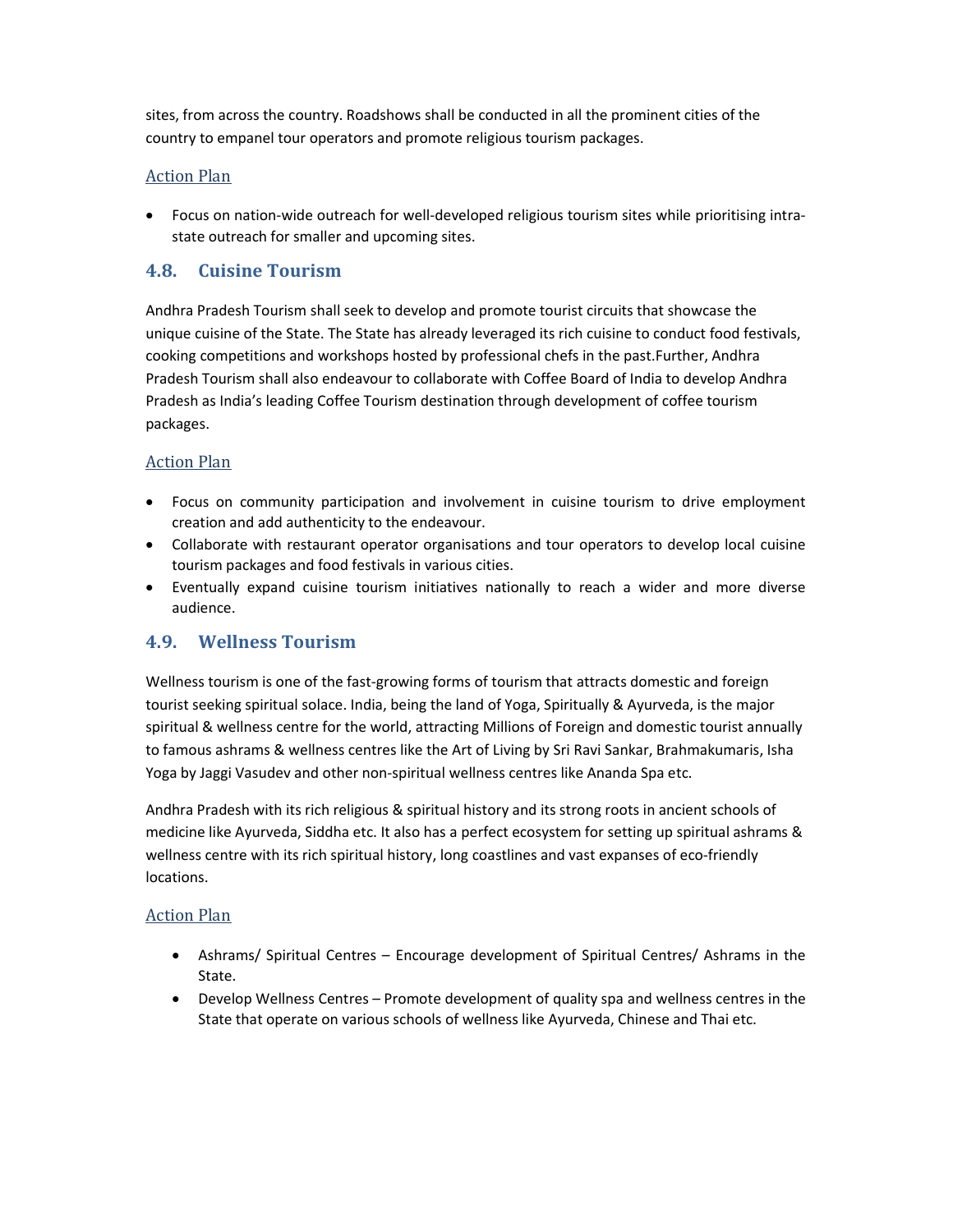### **4.10. MICE Tourism**

Meetings, Incentives, Conferences & Exhibitions (MICE) tourism has evolved as a blend of business and leisure travel. Hence, while it is extremely important for MICE destinations to contain convention centres, premium and quality hotels, the destinations that offer attractions beyond business purposes are preferred over the plain business locations. Andhra Pradesh with its variety of tourism themes can be developed as a global MICE destination with a mix of tourism experiences. This will be supported by major convention centres across key hub locations in the State.

An eco-system for a seamless hassle-free experience for MICE tourists, in partnership with all stakeholders: tour operators, hotels & resorts, airlines, local travel operators, event managers, etc, shall be developed.

#### Action Plan

- Expand the list of MICE hubs by identification of new locations with high potential.
- Collaborate and engage with star-hotels to develop mega-MICE projects as the focal point for each MICE hub.
- Work closely with associated stakeholders tour operators, travel operators, airlines, event managers etc. – to ensure a holistic development plan.

### **4.11. Medical Tourism**

Develop the key zones of Andhra Pradesh as Medical Hubs for economical treatment of critical aliments. Strengthen the medical tourism eco-system enable hassle-free living & treatment to patients visiting Andhra Pradesh.

Andhra Pradesh has a natural advantage as it already is a proven medical hub with large multispecialty hospitals developed in the State. AP has produced one of the largest pools of doctors many of whom practice in several countries across the globe.

#### Action Plan

- DevelopHealthcare Hubs at2-3 regions in the Stateto be developed as Medical SEZ with cutting edge facilities in research & treatment.
- Connect with the Andhra NRI Doctor community for planning and attracting investment in the Healthcare hubs.
- Develop a medical tourist eco-system in partnership with local medical tourism stakeholders like Hospitals, tour operator, hotels, transport providers etc to ensure smooth arrival, quality treatment & economical lodging facilities during the course of treatment for patients and their relatives.

# **5. Tourism Infrastructure Development**

Quality tourism infrastructure, especially hospitality and connectivity, is the backbone of Tourism for any destination. The prominent tourist locations in the Statehave well developed infrastructure and have attained the threshold to be able to attract private investments. The upcoming and focus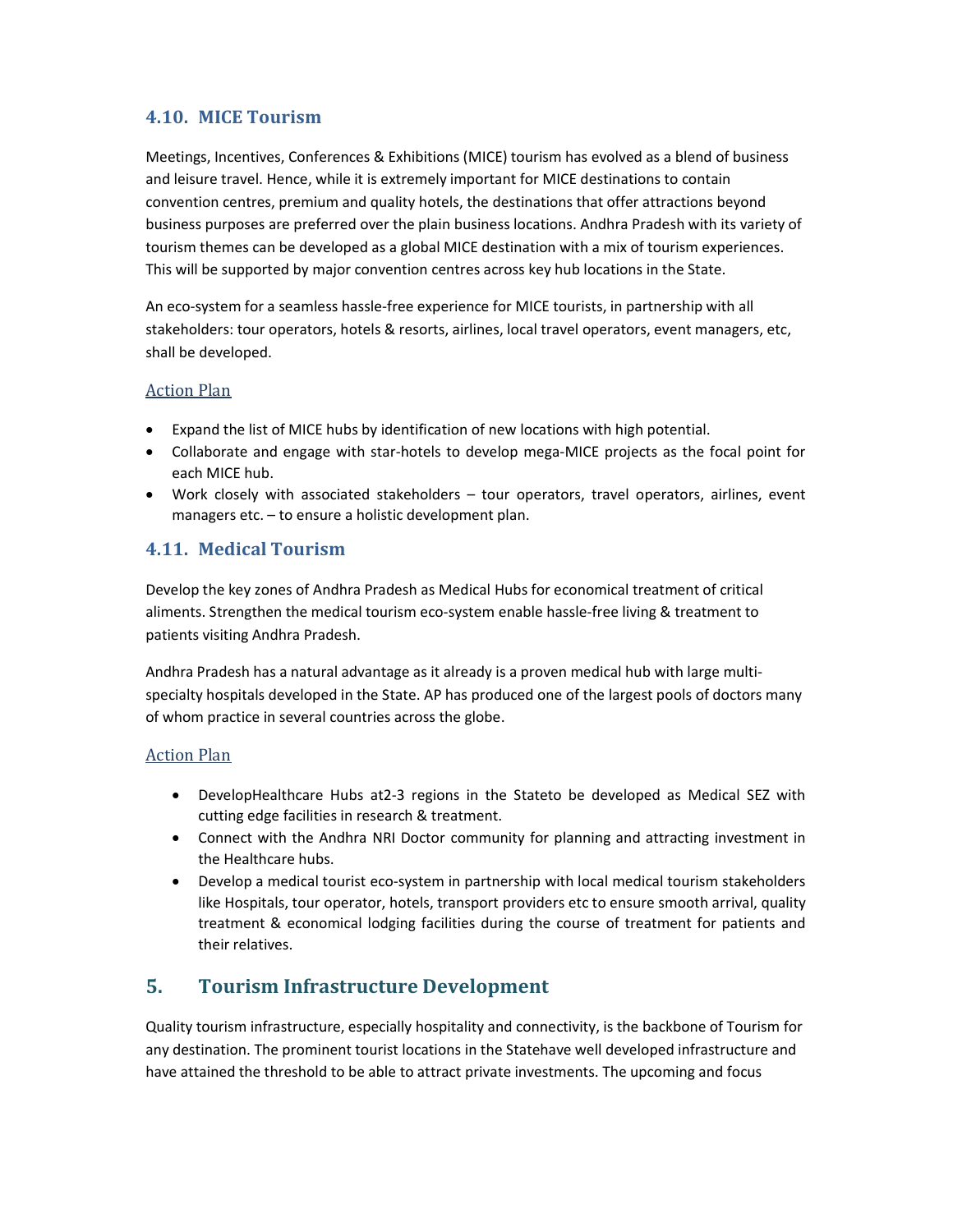destinations need development of robust infrastructure to supplement the product development and promotion efforts.

GoAP envisages that a majority of tourism infrastructure projects will be driven by private sector investment. Arelatively smaller proportion of projects will be through Public-Private Partnerships (PPP) and direct Government investment.

# **5.1. Hotels & Resorts**

Hospitality infrastructure is a well evolved ecosystem in the State. The Government run AP Tourism Development Corporation owns and operates hotels and resorts at multiple locations in the State. Prominent tourist destinations such as Araku and Horsley Hills have seen a rapid increase in tourist footfalls and overall development in the regions through development of hotels and resorts.

GoAP has selected priority tourist destinations for development of hotels and resorts and identified marquee land parcels at these locations.

GoAP foresees that a significantly high proportion of tourism investments in the State will be through hotels and resorts and accordinglyhas incentivized their development through an investor friendly land allotment policy and attractive fiscal incentives.

# **5.2. Wayside Amenities**

APTA has estimated the supply gap for Wayside Amenities on major State Highways and National Highwaysconnecting tourist locations in the State and has also identified suitable locations for setup of Wayside Amenities. APTA shall facilitate development of Wayside amenities at these locations under PPP mode or through private investments. The projects shall be eligible for fiscal and other incentives in accordance with the terms of this policy.

## **5.3. Homestays**

Homestays are an integral part of hospitality infrastructure. Apart from benefitting the host communities by the way of providing alternate income, they aid in giving an authentic local tourism experience to the tourists. Furthermore, the low capex requirements and ease of setting up a homestay establishment, make development of homestays a priority initiative for the State.

GoAP has put in place a mechanism to facilitate the development and operation of homestays where the owners / operators can register themselves with the APTA. The listed establishments and promoted through the marketing initiatives of AP Tourism.

APTA shall undertake sensitization and skill development workshops to encourage the development of homestays in the State. APTA shall also incentivize the development of homestays that form a part of Rural Tourism, Agri Tourism and Culture Tourism.

# **5.4. Tourism Land Bank**

APTA has identified land parcels those are in proximity to prominent and upcoming tourist destinations and are suitable for development of hotels, resorts, amusement parks, wayside amenities and other tourism infrastructure.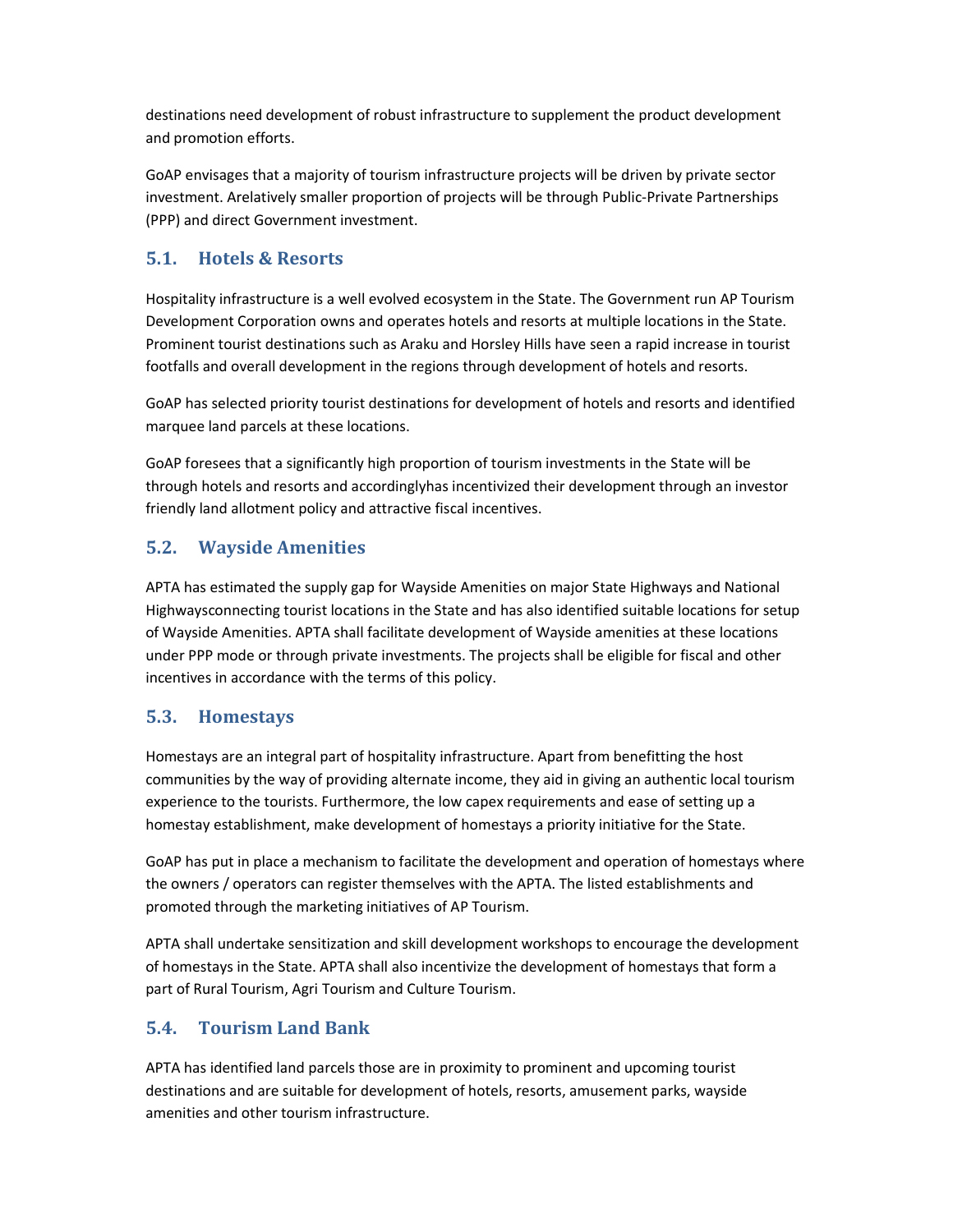The land bank database shall be made available online and updated regularly. APTA shall also endeavour to secure land from other departments, should the land be apt for tourism purposes and / or the land be identified by investors for development of tourism infrastructure projects.

Land shall be made available for development of tourism infrastructure projects in accordance with the rules and procedures detailed in the Section – Land Allotment Rules & Procedure of this policy.

# **5.5. Last Mile Connectivity**

Majority of the tourist locations in the State are well connected through a network of roadways and railways. However, certain locations – especially those in hills and forests – need better last mile connectivity. The transport ecosystem is also underdeveloped in certain locations.

GoAP shall endeavour to develop last mile connectivity including facilitation for development of transport ecosystem for these locations.

# **5.6. Basic Amenities at Tourist Locations**

APTA has identified tourist destinations that do not have basic amenities like washrooms, changing rooms, drinking water, etc. Amenity blocks shall be created at each of these destinations with provisions for washrooms, changing rooms, air-conditioned lounges, cafeteria, etc.

The amenity blocks shall be constructed using funds from GoI or GoAP or multilateral organizations or shall be developed under PPP model.

# **5.7. Special Tourism Zones**

APTA shall explore comprehensive destination development through setting up Special Tourism Zones. The STZ will have all the necessary infrastructure for easy setting up of tourism units. The possibility of additional incentives for projects in Special Tourism Zones shall be explored.

## **5.8. Central Funded Schemes**

Dept. of Tourism will actively pursue the various schemes of Government of India such as Swadesh Darshan, PRASAD (Pilgrimage Rejuvenation and Spirituality Augmentation Drive), etc. for development of tourist clusters and tourist circuits.

# **5.9. Assistance from Multilateral Agencies**

GoAP will explore the possibility of funding tourism infrastructure development though the programs of Multilateral Agencies such as World Bank and Asian Development Bank.

# **5.10. Standardization of Tourism Products and Services**

### Facilitation of Tourism Trade

APTA has put in place a mechanism by which all the stakeholders of tourism trade, viz., Hotels, Resorts, Homestays, Tour Operators, Adventure Sports Operators, Water Sports Operators, Cruise Boat Operators, shall register with the APTA.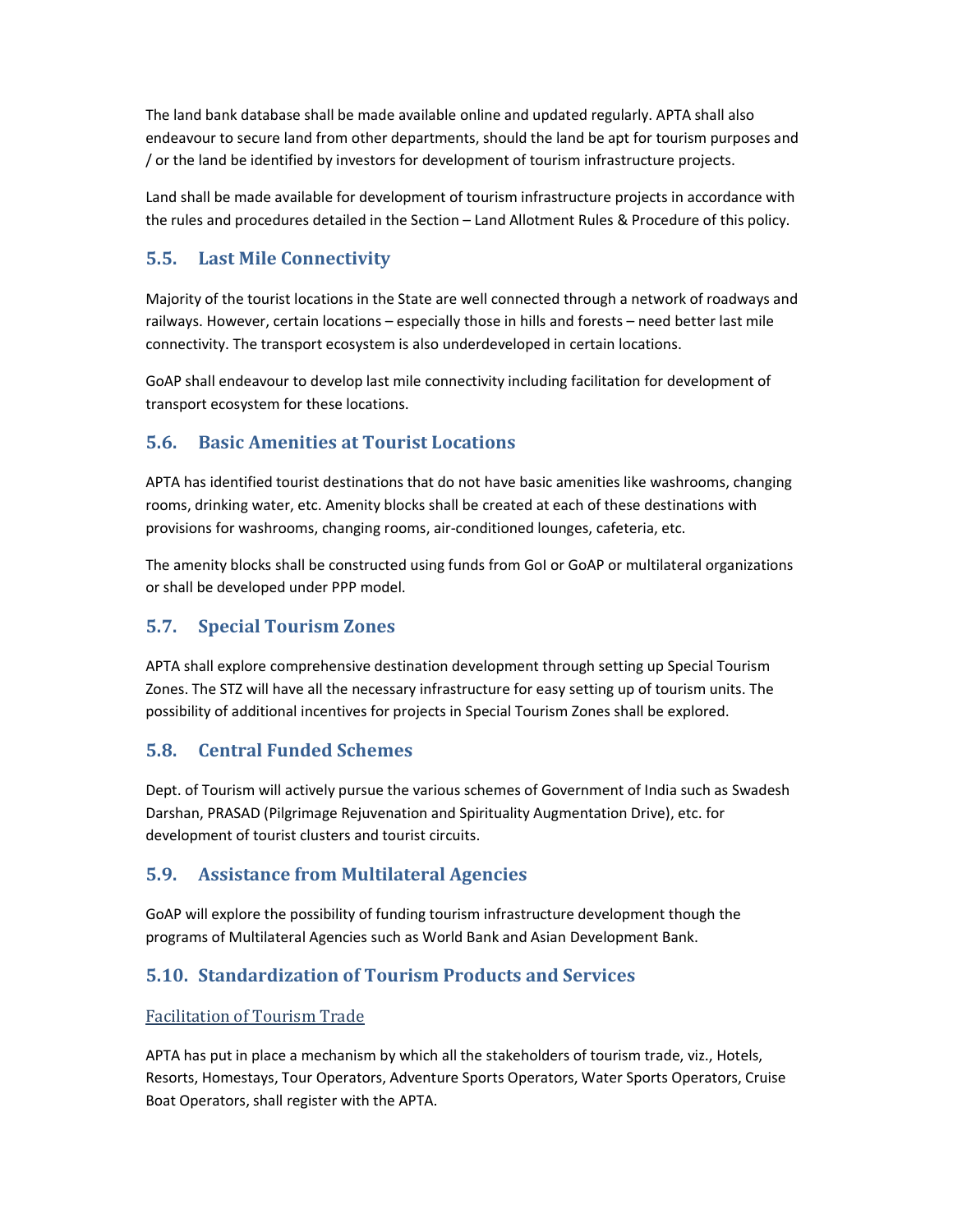APTA shall endeavour to collaborate with industry players to facilitate better industry linkages. APTA shall facilitate the SAATHI (System for Assessment Awareness and Training for Hospitality Industry)& NIDHI (National Integrated Database of Hospitality Industry) certification process for all the registered trade establishments.

#### Quality Framework

GoAP shall put in place a quality framework to standardise tourism products and services across all segments such as accommodation providers, tour operators, adventure tour operators, service providers like spa and wellness, guides, restaurants etc.

GoAP shall seek to establish convergence with the classification mechanism of Government of India and facilitate grading of the trade establishments in the State.

# **6. Skill Development and Capacity Building**

Skills and service are key factors that will drive superior tourist experience in Andhra Pradesh. To ensure sustainable growth of the tourist sector, presence of a skilled and experienced workforce is essential.

As per NSDC (National Skill Development Corporation), it is estimated that the tourism sector in the State will have an incremental workforce requirement of over 1 Million skilled manpower by 2022. To generate the adequate quantity and quality of manpower for the industry as also to up-skill the existing workforce employed in the State Tourism sector, the capacity of the education & skill development infrastructure in the State must be increased.

The endeavour of GoAP is to cultivate a pool of trained world-class manpower for the Tourism Industry. This vision will be achieved in line with Government of India's initiatives by coordinating with Andhra Pradesh State Skill Development Corporation (APSSDC), leading hotel management institutes and universities of the State.

The GoAP will undertake initiatives to cater to the demand for skilled manpower in the tourism sector and raise awareness of tourism and importance of good customer service in local communities.

# **6.1. Positioning Andhra Pradesh as a Tourism Education Hub**

Developing a dedicated Tourism Universities/ Hotel management institutes in line with national and international tourism education institutions for providing tourism education and research is necessary to formalize tourism education and skill development in the State.

Collaboration with industry stakeholders, tapping into private investments and support of foreign universities and international experts will be key to drive this initiative.

# **6.2. Skill and Capacity Development Programs**

Activity based training modules shall be developed with the help of experts and institutions. There shall be short modules that deal with common areas like sensitization and basic tourist handling, as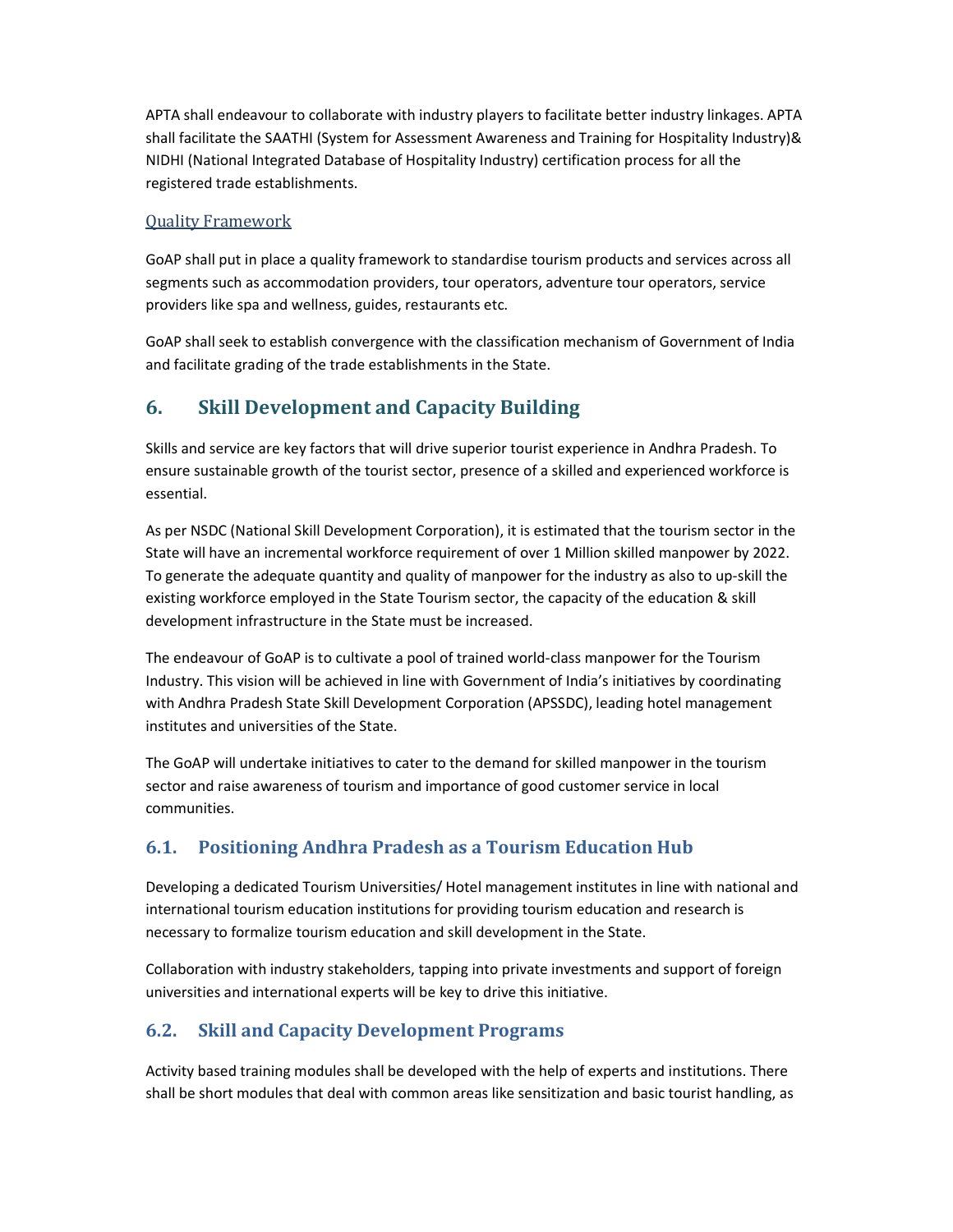well as special modules dealing with history of sites, treks / safari routes, expertise on flora of the region etc.

All the stakeholders of tourism, viz., taxi and auto drivers, hotel staff, guides, service providers, tour operators shall be encouraged to undergo training on the common modules and guides shall be required to undergo training on the modules specific to their area of operation. State guide licenses shall be issued to monitor the services provided to the tourists.

Issue of training completion certificates by the expert / institution shall be encouraged. Provision of internship opportunities through the skill development programs will also be explored to enable experience building and provide the stakeholders a platform for growth.

# **7. Responsible Tourism**

This Policy aims to promote sustainable and responsible tourism, to position Andhra Pradesh as a topmost destination for sustainable and responsible tourism.

Sustainable Tourism is all about minimizing the negative impact of tourism on social, environmental and economic aspects and maximizing the positive impact. Responsible Tourism is about taking responsibility by all Stakeholders for achieving sustainable tourism and to create better places for people to live in and for people to visit.

For tourism operators it is about providing more rewarding holiday experiences for guests whilst enabling local communities to enjoy a better quality of life and conserving the natural environment.

# **7.1. Cleanliness and Waste Management**

Tourism operations produce large quantities of solid waste, some of which is toxic. Responsible waste management is not only about carefully planning the disposal of waste. It is also about reducing and recycling waste that is generated, ensuring that you take responsibility for your waste "from the cradle to the grave". There are 3 major facets of waste management – waste reduction, waste disposal and recycling.

APTA shall collaborate with volunteers, experts, SHGs and NGOs to sensitize the host communities and other stake holders on waste management through cleanliness drives, workshops, promotional activities, etc.

### Plastic Free Zones

The GoAP shall endeavour to declare tourist destinations are plastic free zones and undertake the necessary sensitization initiatives and make the regulatory and institutional changes.

# **7.2. Destination Planning and Management**

In-line with the guidelines of Government of India, the APTAshall endeavour to create destination development plans for major tourist destinations in the State.A strategic framework for destination planning will include carrying capacity, access, basic infrastructure and core tourism infrastructure, which needs to be developed as part of public infrastructure. Involvement of host communities in planning and development of destinations shall be given due importance.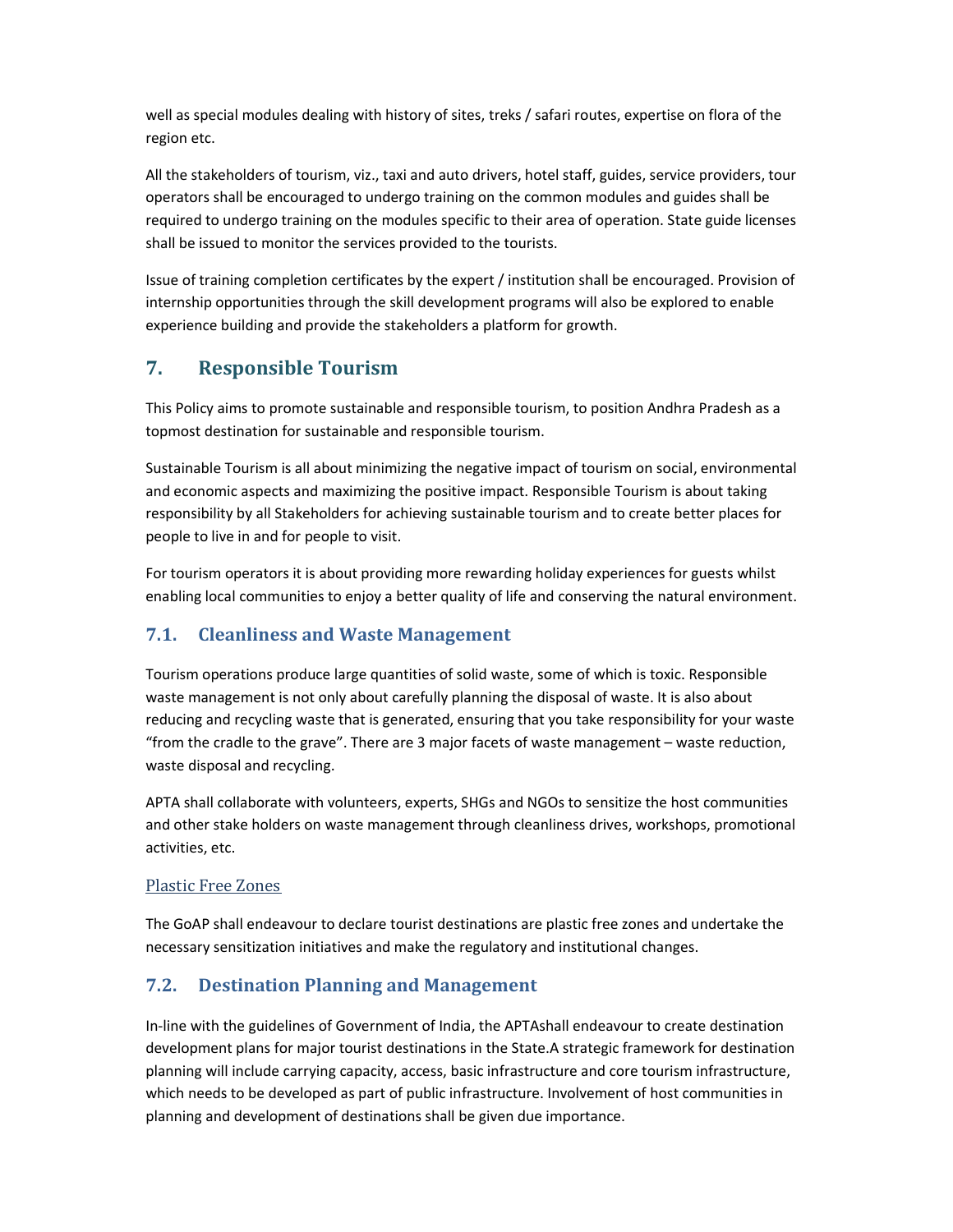# **7.3. Accessible Tourism**

According to a study commissioned by the Ministry of Tourism, Govt. of India, persons with reduced access to tourism including persons with disabilities and their families, potential people with reduced mobility due to old age, represent a third of the population.

In line with the resolution "accessible tourism for all" by UNWTO (United Nations World Tourism Organization), APTA shall endeavour to encourage all the stakeholders to adopt accessible tourism practices through use of technology, sensitization workshops and associated infrastructure development in the State.

# **7.4. Safety and Security of Tourists**

Sensitization campaigns will be implemented for women & children tourists and tourists in general in Andhra Pradesh and such campaigns will be publicized on national and global platforms.

In response to the pandemic, special COVID, health and hygiene related sensitisation workshops will be conducted for tourism industry stakeholders with focus on State specific issues as well as guidelines issued by the Government of India.

# **8. Promotion and Marketing**

An omni-channel marketing strategy shall be followed to increasingly attract national and international tourists to the State.

## **8.1. Strategic Partnerships**

APTA shall encourage tie-ups between the tour operators of the State and the operators located in key source markets for the State through participation in tourism trade fairs & marts.

APTA shall also endeavour to partner with Tourism and other related departments of other states.

Furthermore, APTA shall endeavour to establish industry linkages through various modes like conducting webinars, organising roadshows, partnering with industry bodies etc.

## **8.2. Brand Campaigns**

APTA shall promote iconic tourism destinations of the State by conducting mass media and onground campaigns at key source markets.

Such brand campaigns will leverage the unique natural and socio-cultural elements of the State and promote unique offerings of the State.

## **8.3. Digital Marketing**

APTA shall create and utilize its repository of digital assets such as photos, creatives, short clips, how to videos, 360 tours, etc. to develop customised digital marketing and media campaigns across multiple platforms.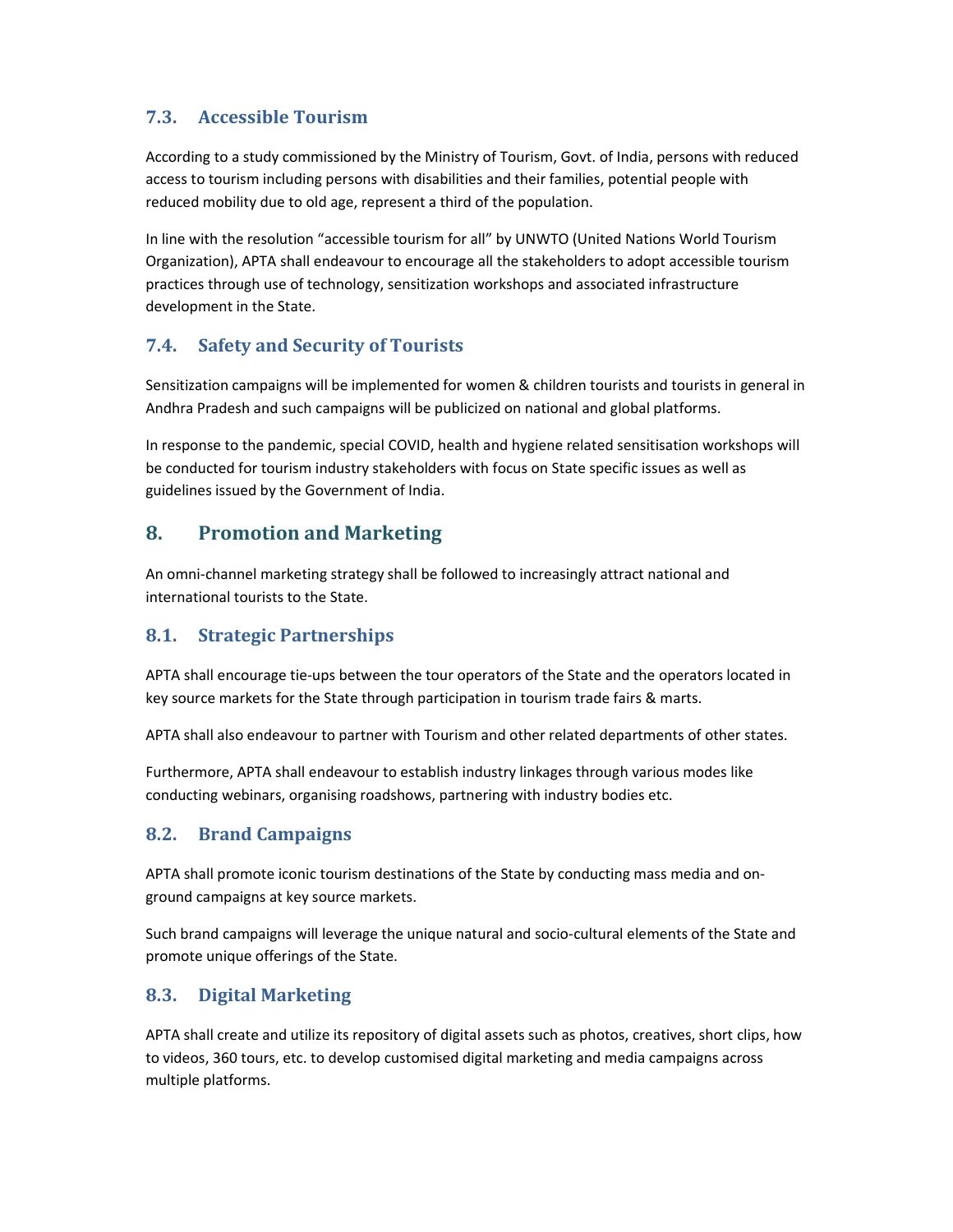APTA shall develop interactive digital content such as Virtual tours, AR (Augmented Reality) & VR (Virtual Reality) application for all the prominent tourist destinations in the State.

Further, familiarization trips for influencers will be explored for the promotion of tourism circuits and products of the State.

# **8.4. Interactive Tourist Engagement**

APTA shall strive to undertake activities that actively engage tourists and capture their perspectives and experiences in the State to bring out a genuine and authentic view. Initiatives such as gamification, interactive tourist forums, democratizing content creation etc. shall be explored.

# **9. Incentives and Concessions**

## **9.1. Classification of Tourism Projects**

- a) "Tourism Undertaking" means a legal entity under relevant law engaged or to be engaged in one or more tourism projects.
- b) "New Tourism Unit" means a new Tourism Infrastructure Project or Tourism Service set up for the first time by a Tourism Undertaking which satisfies the conditions indicated and have commenced their commercial operations within the Policy Period; i.e, date of commercial operations falls between date of notification of this Policy and March 31, 2025.
- c) Micro, Small, Medium, Large and Mega Tourism projects are categorized as follows:

| S.No.         | Classification         | Description                                                                                        |
|---------------|------------------------|----------------------------------------------------------------------------------------------------|
|               | <b>Micro Projects</b>  | Investment not more than Rs. 1 Crore and expected annual<br>turnover not more than Rs. 5 Crores    |
| $\mathcal{P}$ | <b>Small Projects</b>  | Investment not more than Rs. 10 Crore and expected annual<br>turnover not more than Rs. 50 Crores  |
| 3             | <b>Medium Projects</b> | Investment not more than Rs. 75 Crore and expected annual<br>turnover not more than Rs. 250 Crores |
| 4             | Large Projects         | Investment greater than Rs. 75 Crores and less than Rs. 400<br>Crores                              |
| 5             | Mega Projects          | Investment of Rs. 400 Crores or more                                                               |

## **9.2. Eligible Projects**

To be eligible for incentives, the project needs shall confirm to the clauses in the section 2, "Policy Validity" of this policy and compliant with the definitions and minimum requirements as prescribed in Annexure I.

The list of Tourism Infrastructure and Service Projects is only indicative and not exhaustive. Tourism Department will periodically review the list of Tourism Infrastructure& Services and shall propose inclusions/ deletions/ modifications considering the market demand and suggestions of the Industry.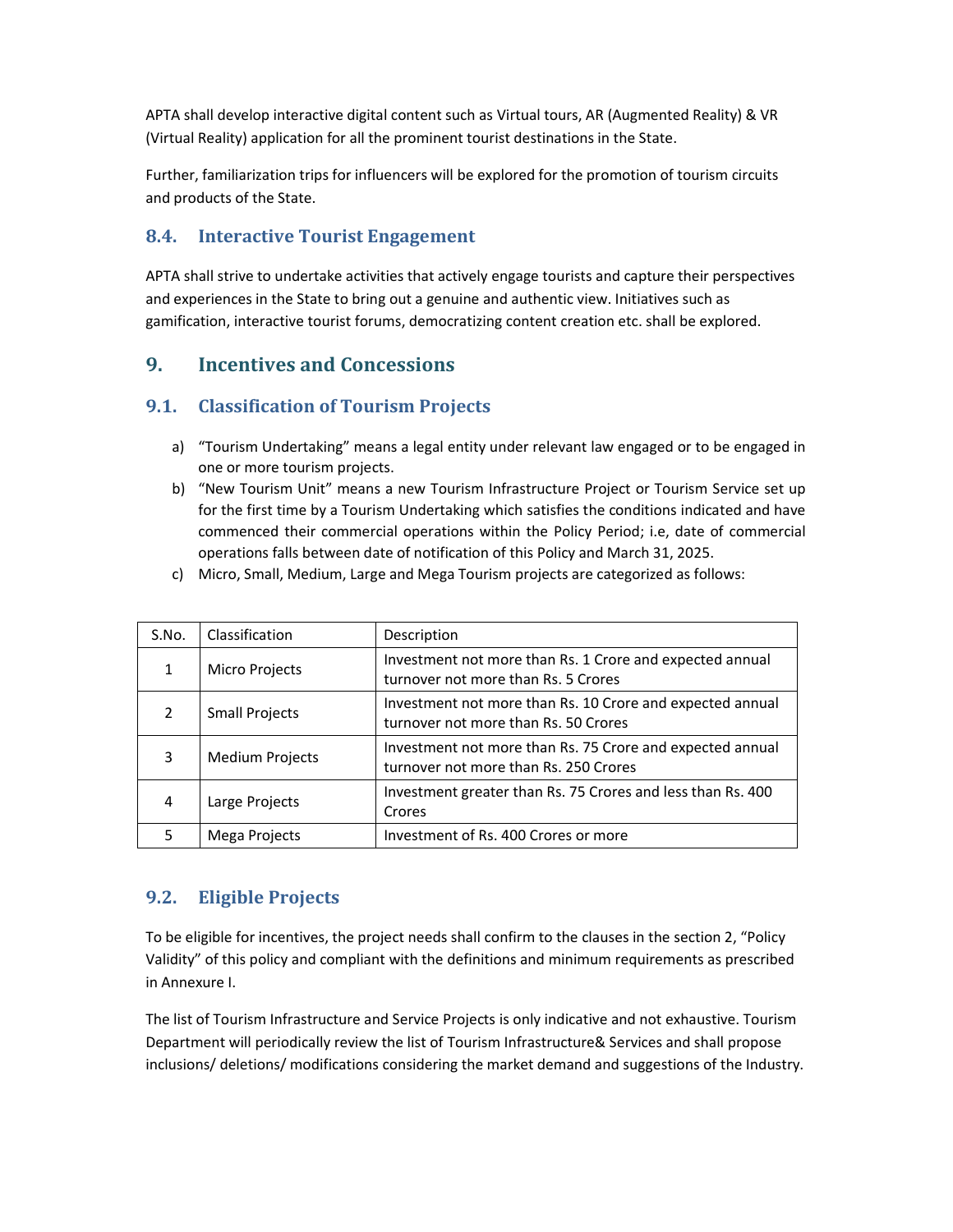### **9.3. Industry Status**

Mega Tourism projects/ 5-star and above projects shall be accorded 'Industry' status.

### **9.4. Land Conversion Charges**

- a) Private investors shall follow due approval process for conversion of land for Tourism Infrastructure projects as required by the Revenue Department or Urban Development Authority.
- b) If conversion of land is permitted by the relevant Government authority, GoAP will waive 100% of Land Use Conversion charge.

### **9.5. Registration and Stamp duty**

- a) Reimbursement of 100% of stamp duty and transfer duty paid by the units on purchase of land for all new Tourism Units.
- b) Reimbursement of 100% of stamp duty for lease of land / shed / buildings, mortgages and hypothecations for all new Tourism Units.

### **9.6. State component of GST (SGST)**

Reimbursement of 100% of net SGST accrued to the State for all new Tourism units for a period of (5) five years from COD or up to realization of 100% of the fixed capital investment, whichever is earlier.

### **9.7. Power Cost Reimbursement**

For all new Tourism Projects electricity charges shall be reimbursed @ Rs.2.00 per Unit for a period of (5)five years from COD.

## **10. Land Allotment Policy& Procedure**

Establishment of tourism infrastructure which includes hotels, resorts, MICE, wayside amenities, amusement parks, wellness resorts etc. is of paramount importance for development of tourism and for employment generation.

The procedure detailed hereunder has been formulated after extensive stakeholder discussions and consultations.

## **10.1. Applicability**

The procedure detailed hereunder will be applicable for allotment of Government lands to tourism projects. It may be followed by any Department or Corporation or Authority for allotment of Government lands to tourism projects.

Notwithstanding anything contained in this policy, the Government can also make allotment of land for any Tourism Project or any hotel chain (having 3 star and above chain of hotels), as per the provisions in the general Government Orders on land allotment issued by Revenue Department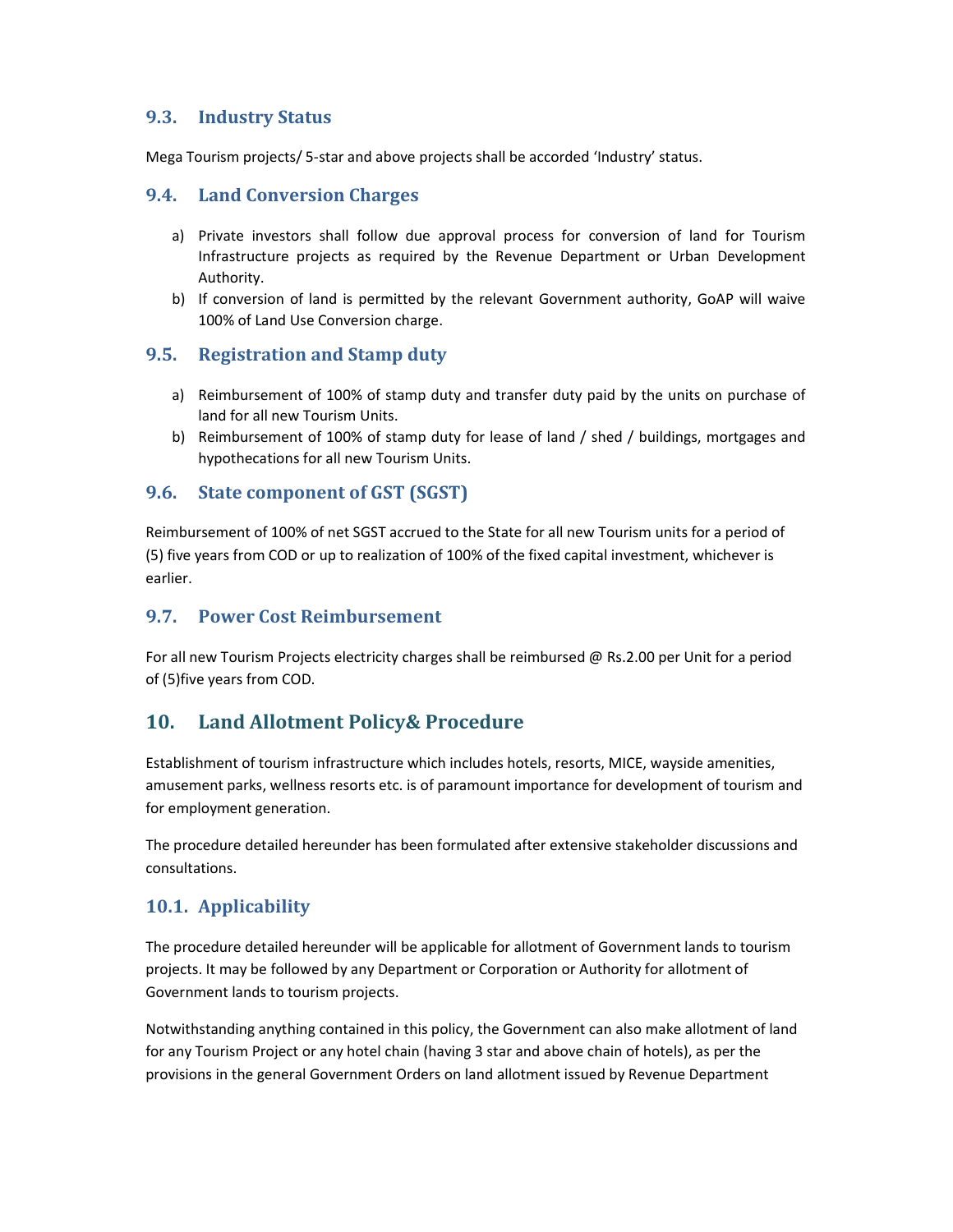(G.O. Ms 571 of Revenue ((Assignment. I) Department dated 14.09.2012 including any amendments/ changes thereof).

# **10.2. Project Type and Extent of Land**

Land allotment may be done for the following projects, subject to the maximum extent of land as detailed hereunder.

| S.No. | Category                                                       | <b>Type of Project</b>                                                                                                                                                               | <b>Maximum Extent of</b><br>Land         |
|-------|----------------------------------------------------------------|--------------------------------------------------------------------------------------------------------------------------------------------------------------------------------------|------------------------------------------|
| 1.    |                                                                | Hotels (Three-Star and above category<br>hotels as per guidelines of Ministry of<br>Tourism, Government of India)                                                                    | Up to 5 Acres                            |
| 2.    | Micro, Small, Medium<br>and Large Tourism<br>Projects          | Resorts, including beach resorts, jungle<br>resorts, hill resorts etc. (Three-Star and<br>above category hotels as per guidelines<br>of Ministry of Tourism, Government of<br>India) | Up to 10 Acres                           |
| 3.    |                                                                | <b>MICE Centres</b>                                                                                                                                                                  | Up to 10 Acres                           |
| 4.    |                                                                | Wayside amenities                                                                                                                                                                    | Up to 3 Acres                            |
| 5     | Other proposals                                                | Amusement Parks, Golf Courses, Theme<br>Parks and others                                                                                                                             | To be Decided on a<br>case by case basis |
| 6     | 5-Star and above<br>projects / Mega<br><b>Tourism Projects</b> | Hotels, Resorts, Mega theme parks and<br>others                                                                                                                                      | To be Decided on a<br>case by case basis |

## **10.3. Tenure of Allotment**

For all projects other than Mega Tourism Projects/ 5-Star and above hotels, the lease tenure shall be up to a maximum of 33 years plus3 years of construction period. The terms of the next lease will be determined by the policy prevailing at that point of time.

The tenure of the land lease for Mega Tourism Projects / 5-Star and above hotels shall be maximum 'up to 90 years'plus 4 years of construction period.

# **10.4. Project conceptualization and bid preparation**

**Project Objectives** - Each project will have specific measurable goals ("Minimum Development Obligations") which the developer should achieve within the specified time frame.

Project may also have quality related goals ("Minimum Service Obligations") which, the unit once operationalized, should establish and maintain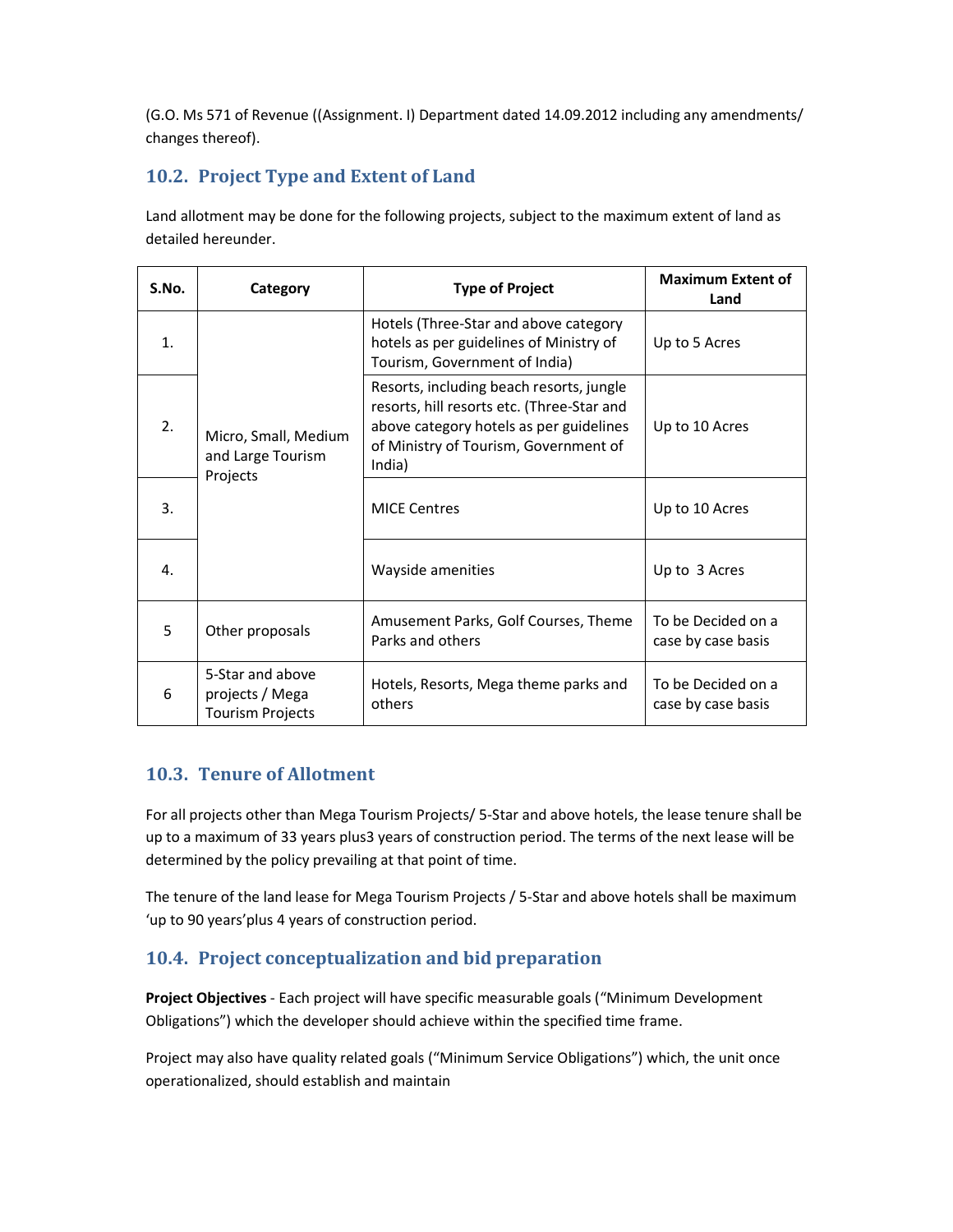The successful bidder / Developer, may at its own discretion, implement components over and above the minimum development obligations and minimum service obligations.

**Project Profile**–The Project profile would contain, the land location, land details, distances from important landmarks, the estimated project cost, Minimum Development Obligations, Minimum Service Obligations and other such details

The project cost will be estimated using the engineering wing of APTDC or any other Government agency or by engaging consultants. The project cost would include only the construction cost to meet the Minimum Development and Service Obligations

Appropriate implementation milestones along with implementation period shall be defined in the bid document.

# **10.5. Allotment Procedure**

For Large Projects, Mega Tourism Projects / 5-Star and above projects, land shall be allotted through SIPB (State Investment Promotion Board) route.

A competitive and transparent bidding process will be adopted for allocation of land for tourism projects initiated by Dept. of Tourism. Notice inviting private participation will be adequately publicized and the bid process shall be specified in the advertisement.

For new tourism projects, one of the following methods may be adopted for land allotment.

- a) Allotment on lease rent basis
- b) Allotment on lease rent and revenue sharing basis (ADP)
- c) Allotment on free hold basis as per the prevailing policy

#### Allotment on lease rent basis

- Land may be allotted to new Tourism Projects other than Large Projects, Mega Tourism Projects / 5-Star and above projects through transparent bidding.
- The parameter for bidding shall be "Annual Lease Rent (ALR)" and the bidder quoting the highest ALR shall be awarded the project.
- The upset (reserve) price for the bidding shall be 1% of the SRO (Sub Registrar Office) value of the land parcel and set as the 'Bidding Parameter'.

#### Allotment on lease rent and revenue sharing basis (ADP)

- Land may be allotted to new Tourism Projects other than Large Projects, Mega Tourism Projects / 5-Star and above projects Tourism Projects through transparent bidding on fixed lease rent and revenue share basis.
- The fixed lease rent shall be fixed as 1% of the SRO (Sub Registrar Office) value of the land.
- The parameter for bidding shall be "Additional DevelopmentPremium (ADP)", which shall be a percentage of annual grossrevenue of the Tourism project or minimum annualassured amount, whichever is higher.
- The bidder quoting the highest ADP shall be awarded the project.

#### Allotment on free hold basis as per the prevailing policy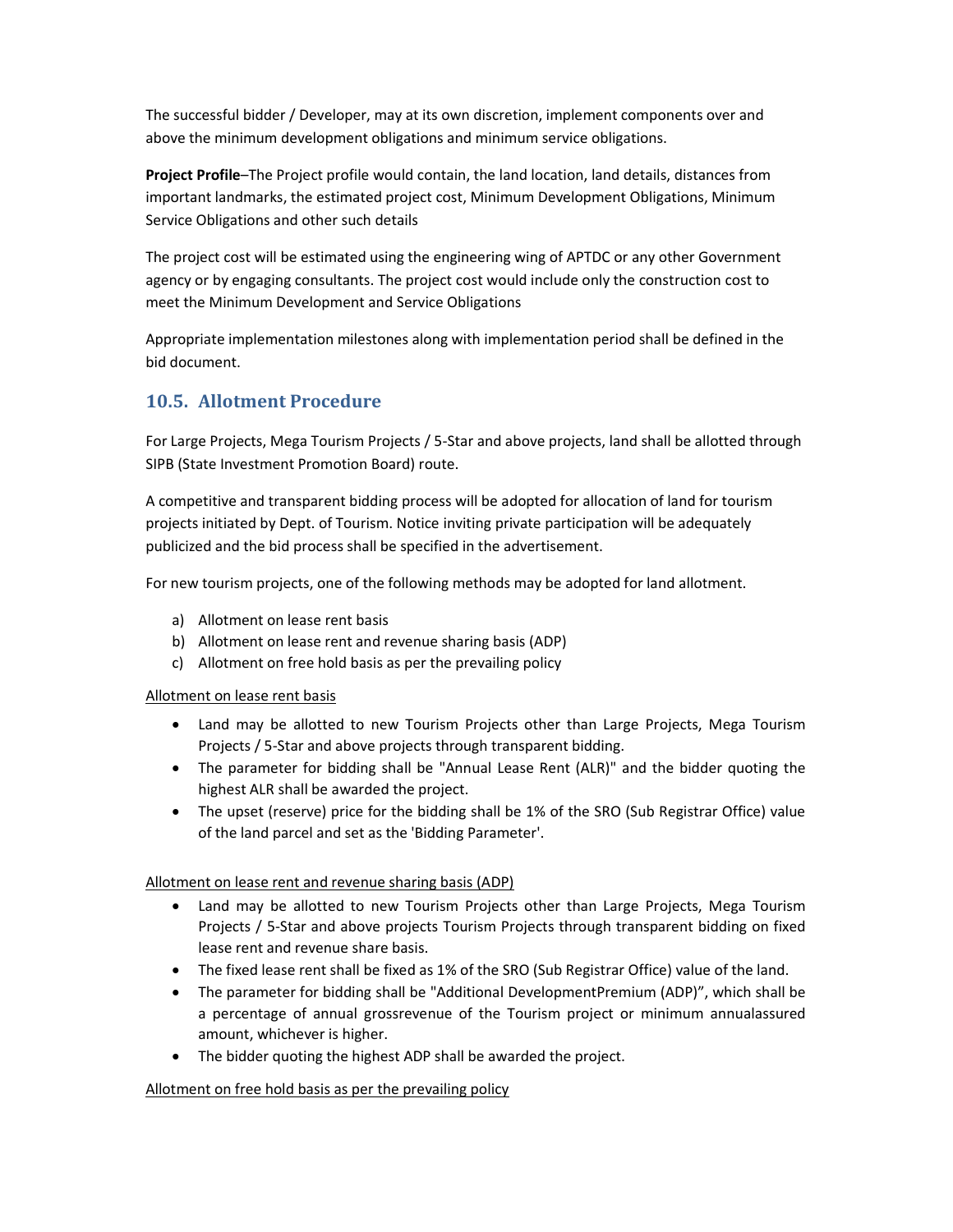• Lands may be allotted to new tourism projects through SIPB as per prevailing guidelines

### **10.6. Lease Payment and Escalation**

The land lease would begin from the date of handing over of land to the successful bidder/ developer.

The Annual Lease Rent (ALR) and / or Additional Development Premium (ADP), as quoted by the successful bidder, shall be enhanced by 5% in a block of every 3 years.

The land lease shall be payable in advance on quarterly basis.

#### **Special consideration for deferment:**

- The successful bidder may be allowed an optional deferment period of (i) Two years, or (ii) The period of achieving Commercial Operations, whichever is earlier.
- The successful bidder requesting for moratorium shall have to exercise the option at the time of Agreement.
- In case the option is exercised, the successful bidder shall have to pay the Lease rent corresponding to the deferment period with an interest of 5% per year, in addition to the lease amount payable for the succeeding period, in 8 equal quarterly instalments.

### **10.7. Eligibility to Bid**

- The bidders should show Technical and Financial Capabilities as per the guidelines issued by the Governmentfrom time to time.
- For Mega Projects / 5 Star / 7 Star projects, one of the consortium parties should be operating 5 star + 7 Star facilities.

### **10.8. Bid Structure**

#### Consortium

A bidder can participate either as a sole bidder or in consortium where the maximum number of members permitted in a Consortium is three (03) for Mega Tourism Projects / 5 Star and above projects,and maximum two (02) for other projects.

#### Bid Security

The Bid Security for the projects under this policy shall be 1% of the estimated project cost.

#### Performance Security

The Bidder shall submit an unconditional and irrevocable Bank Guarantee for 2.50% of the estimated Project cost, valid for the entire construction period, as a pre-condition for signing of the agreement.

#### Project Development Fee

The Bidder shall submit a non-refundable DD for 1.00% of the estimated Project cost subject to a maximum of Rs. 50 Lakhs towards the Project Development Fee as a pre-condition for signing of the agreement.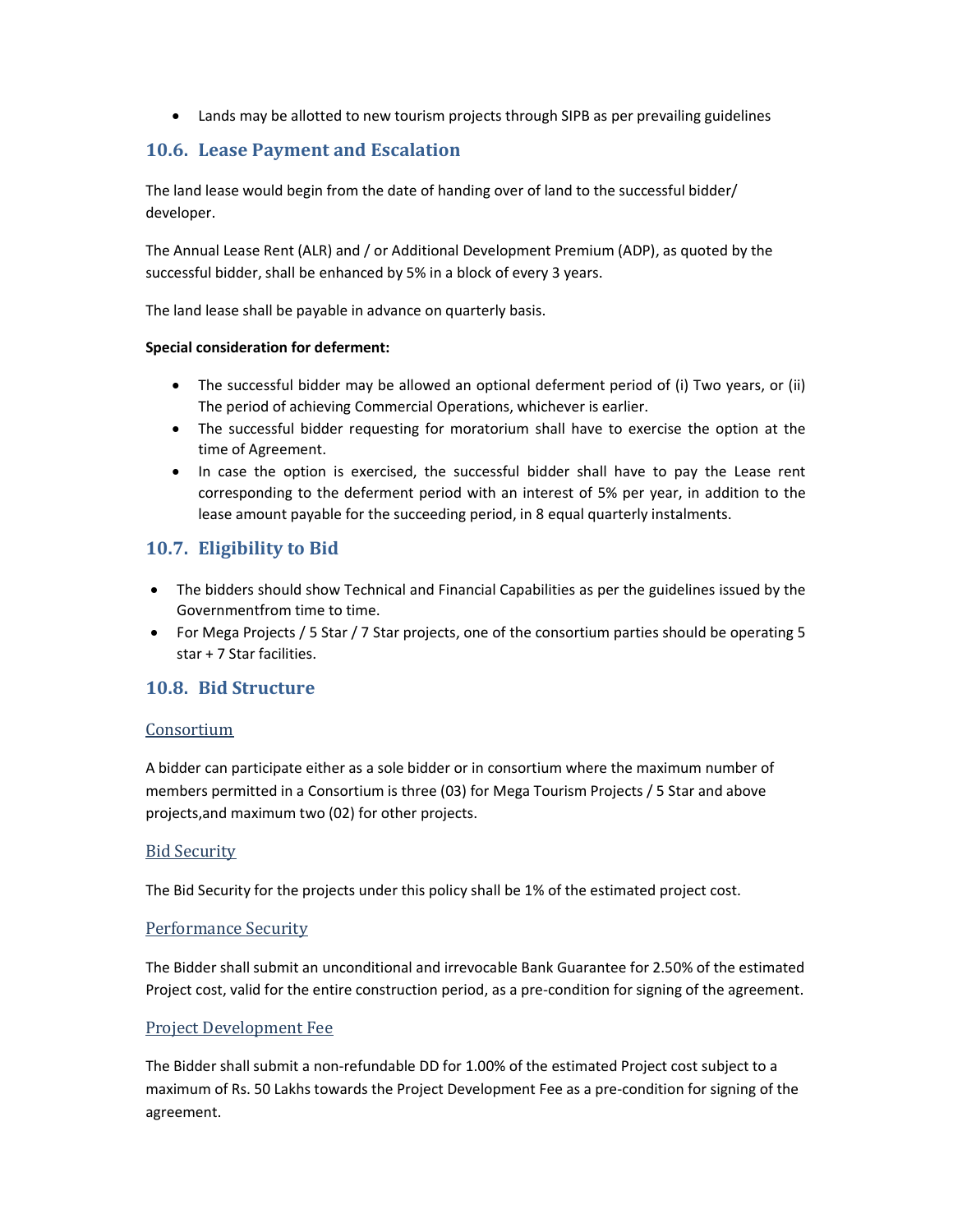#### Securing ALR& ADP

The Bidder shall submit an unconditional and irrevocable Bank Guarantee equal to sum of one-year ALR and ADP upon handing over of the site. The Bidder shall ensure that at any point of time the security is equal to the sum of ALR and ADP of that year.

#### Bid Evaluation Process

The bids received shall be first evaluated for compliance to technical and financial eligibility requirements. The financial proposals of technically and financially eligible bidders only shall be opened to identify the successful bidder.

#### Treatment of Tie

In case of tie, the tied Bidders shall be requested to provide their best and final offer in sealed covers which shall be opened on a specified date. The Bidder offering the most advantageous final offer shall be adjudged the winner.

If the tie persists, the technical score of the tied Bidders shall be calculated. The bidder with highest technical score shall be declared as the successful bidder.

If tie still persists, the successful bidder shall be selected by draw of lots, which shall be conducted with prior notice, in the presence of tied bidders who choose to attend.

### Conditional Land Lease

The land lease deed, part of the development and lease agreement signed with the successful bidder / developer, shall be conditional subject to:

- a) Meeting the implementation milestones (as defined in the bid document)
- b) Meeting all the Minimum Development Obligations, as mentioned in the bid document and achieving commercial operations within the implementation period
- c) Maintenance of Minimum Service Obligations during the operations period, as specified in the bid document
- d) All other terms & conditions of this policy and the respective bid document

It is also important that the leased land is used only for the purpose for which it has been leased and not for any other purpose. Any change, arising out of statutory or legal requirements, shall be only after express, written consent of the Government. Non-compliance to above would give the Authority / APTDC the right to cancel the conditional land lease.

In case of default in maintenance of Minimum Service Obligations, Government of Andhra Pradesh may give grace period / cure period upon expiry of which the conditional land lease would stand automatically cancelled

Consequences of Cancellation of Conditional Land Lease Deed / cancellation of development and lease agreement

a) In case of cancellation, the Government shall resume the possession of land from immediate effect including any asset(s), construction etc. on the land.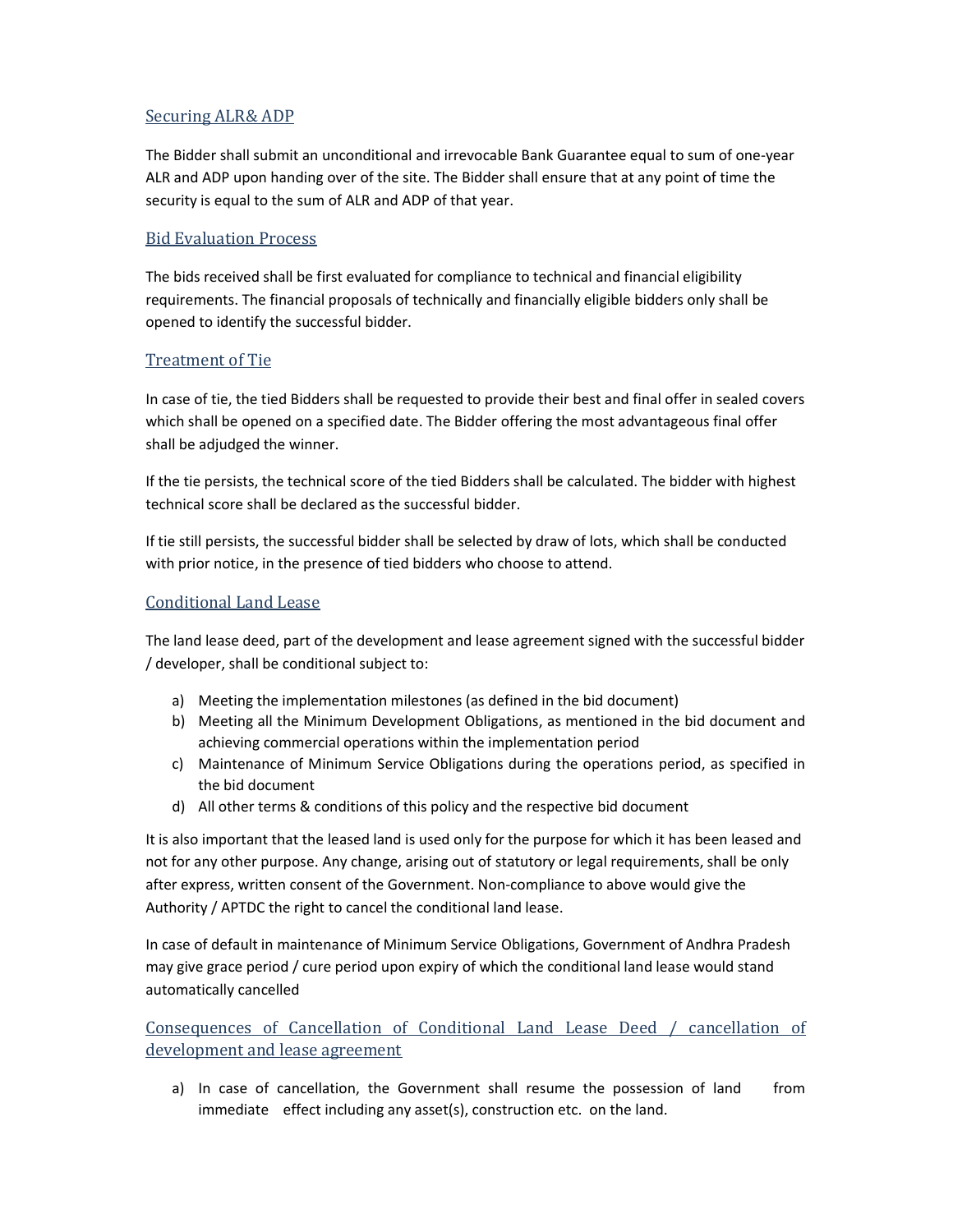- b) The Government shall not be liable for any type of compensation to the developer,
- c) The Government may also invoke the Performance Bank Guarantee of the developer

#### Transfer of Lease

The leased land cannot be alienated / transferred / sub-leased / sold / mortgaged, in part or full, to any third party.

#### Mortgage

The Developer may mortgage its lease hold rights only after obtaining written consent of the Government. However, under no circumstances can a developer mortgage the land leased to it.

#### Lock-in-Period

The Lock-In period shall be two years post Commercial Date of Operations (COD), i.e., the date on which the project is open to tourists on a commercial basis, after due testing, trial running and commissioning.

# **11. Special Provisions for Mega Tourism Projects/ 5 Star and above projects**

For Mega Tourism Projects / 5 Star and above projects, additional incentives may be given based on the request of the investor, on a case-by-case basis.

For Mega Tourism Projects / 5 Star and above projects, land may also be allotted directly on lease hold or free hold basis depending on the request of the investor and the potential of the project to develop tourism in the region.

Apart from the land lease, freehold models stated above, other models of Public Private Partnership such as Joint Venture, Developer- Brand operator, Deferred Annuity can be adopted for Mega Tourism Projects/ 5 Star and above projects. The decisions on which model to follow, the terms of the model etc., shall be processed through the SIPB for the decision of the Government.

The Government may also explore the possibility of creating a Special Purpose Company (SPC) for undertaking development of luxury hotels & resorts, development of Special Tourism Zones (STZ) and tourism infrastructure development.

The following procedure shall be followed for provision of incentives and allotment of land for Mega tourism projects/ 5 Star and above projects.

- 1. Each proposal for setting up a Mega Tourism Project/ 5 Star and above projects shall be accompanied by a Detailed Project Report (DPR) that shall be evaluated by an Evaluation Committee comprising of officials from the Dept. of Tourism.
- 2. The evaluation report and the proposal shall then be sent to Chief Executive Officer, Andhra Pradesh Tourism Authority for remarks.
- 3. The proposal shall then be sent to the Government and subsequently to State Investment Promotion Committee (SIPC) and then to the State Investment Promotion Board (SIPB)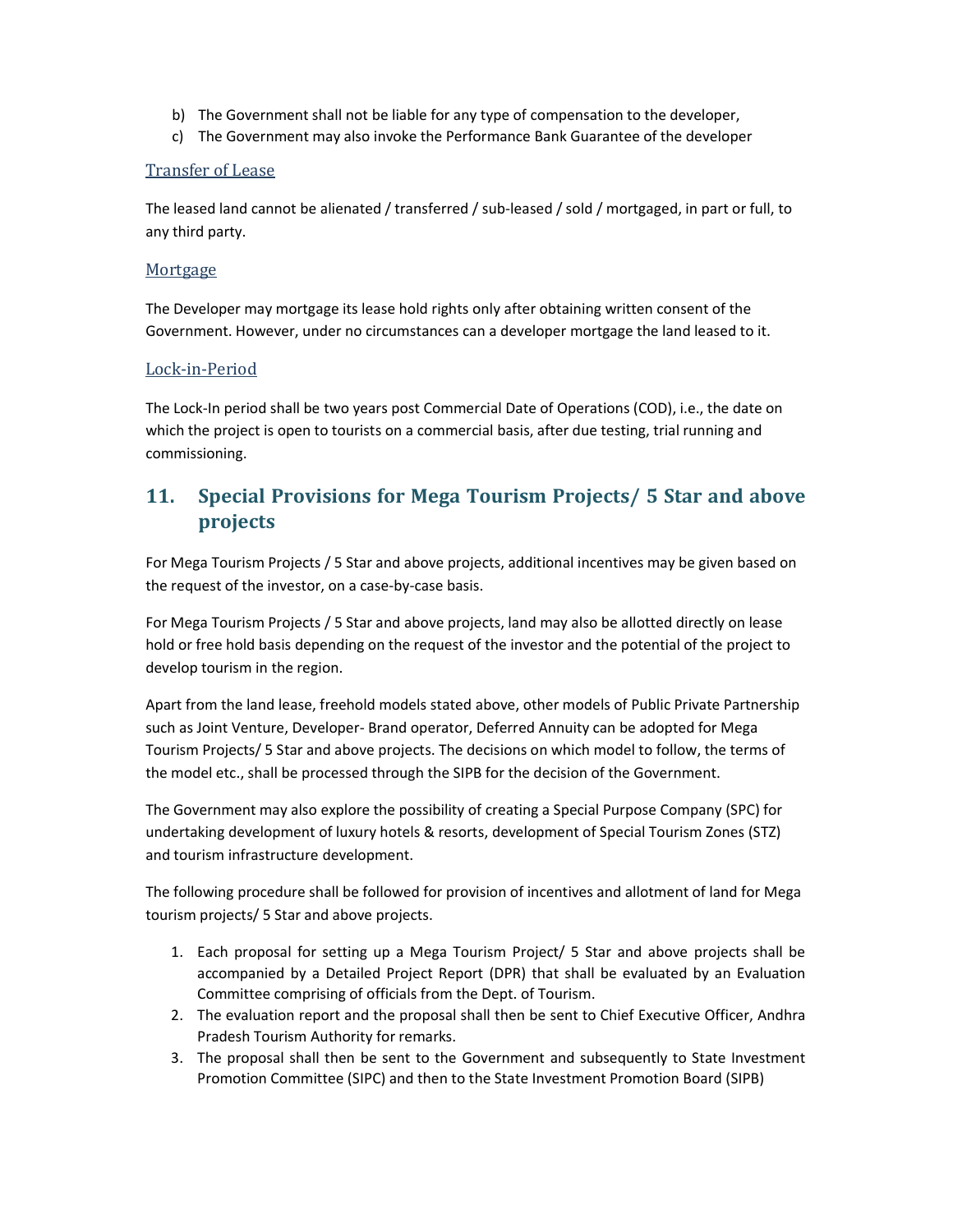4. The proposal with recommendations from SIPB shall be sent to the Cabinet for final approval.

# **12. Institutional Mechanisms**

### **12.1. Conducive environment for Tourism investments**

- a) In addition to the incentives proposed,Govt. of Andhra Pradesh desires to facilitate a conducive environment for setup and operations of Tourism Infrastructure Projects and Tourism Services.
- b) Timely clearances and responsive post-investment facilitation services have been identified as the cornerstones for improving business environment and boosting investor confidence.
- c) Institutional arrangements are put in place to secure accelerated development of tourism in State and to address all issues while monitoring and securing the development of tourism in the State.

### **12.2. State Investment PromotionBoard**

For transparent implementation of PPP projects, the bids shall be processed to the State Investment Promotion Board (SIPB) through the State Investment Promotion Committee (SIPC). The decisions of the STPB will be converted to Government Orders.

For Mega projects/ 5 Star and above projects and Unique Tourism Projects, proposals for which DPRs are received shall be processed to the Cabinet through the SIPB.

# **12.3. Investment Facilitation Cell**

APTA shall be the Nodal Agency for implementation of the Policy. To assist investors, an "Investment Facilitation Cell" shall be setup and strengthened as "Single Desk Bureau".

The Investment Facilitation Cell shall process new tourism investment proposals received in the State. The Cell shall carry out initial due diligence on investment proposals received. It shall also attend road shows, solicit investments.

The single desk system set up in the Industries Department shall be leveraged to ensure that all Tourism Infrastructure projects, and Tourism Services are granted approvals within the prescribed timelines.APTA and the Industries Department shall co-ordinate to achieve the objectives.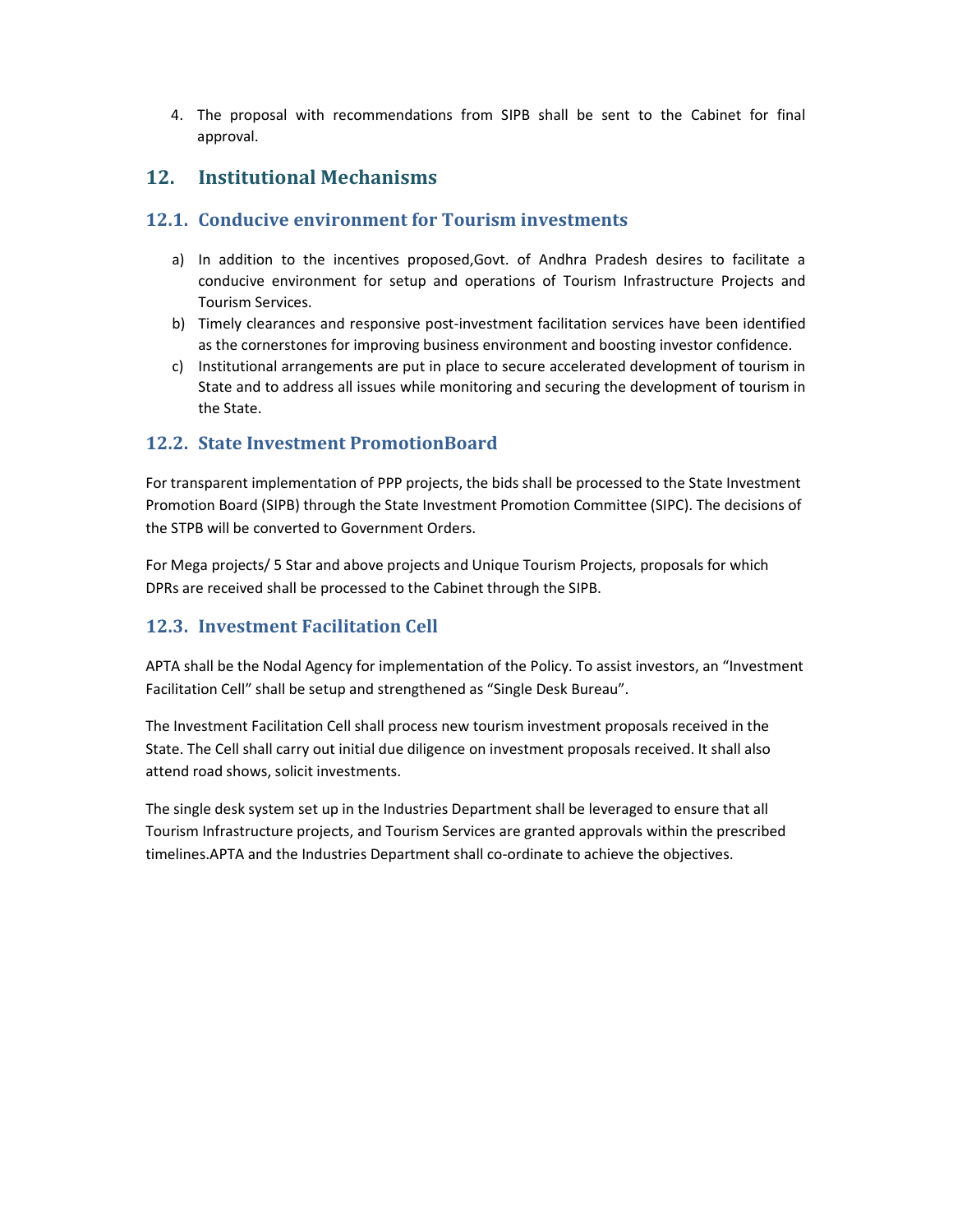# **13. Annexure I – Definitions**

#### **13.1. New Tourism Unit**

A 'New Tourism Unit' means a new Tourism Infrastructure Project or Tourism Service set up for the first time by a Tourism Undertaking which satisfies the conditions indicated,and have commenced their commercial operations within the Policy Period, i.e., date of commercial operations falls between date of notification of this Policy and March 31, 2025.

#### **13.2. Total Project Cost**

The term 'Total Project Cost' for Tourism Infrastructure Projects, which meet the criteria shall include:

- i. Land/area in effective possession and as required for the project.
- ii. Building i.e. any built-up area' used for the eligible unit including administrative buildings, residential quarters and accommodation for all such facilities, as required for the running of the unit.
- iii. Plant and machinery i.e. tools and equipment including water sports equipment, tents, other equipment as are necessarily required and exclusively used for sustaining the working of the eligible unit but will not include cutlery, crockery, utensils and Furniture.
- iv. Cost of fencing, construction of roads, landscaping and other infrastructure facilities etc., under the project.
- v. Vehicles used for specific tourist activities.
- vi. Installation charges.
- vii. Technical know-how including cost of drawing and know-how fees
- viii. Movable and immovable equipment, including transport vehicles specifically required for offering the Tourism Services.

### **13.3. Ineligible Investment**

The following investment shall not be covered under Total Project Costs and will be ineligible for incentives viz.

- i. Working Capital
- ii. Goodwill
- iii. Second-hand plant and machinery purchased or shifted
- iv. Interest capitalized
- v. Consumables stores, inventories for maintenance or repairs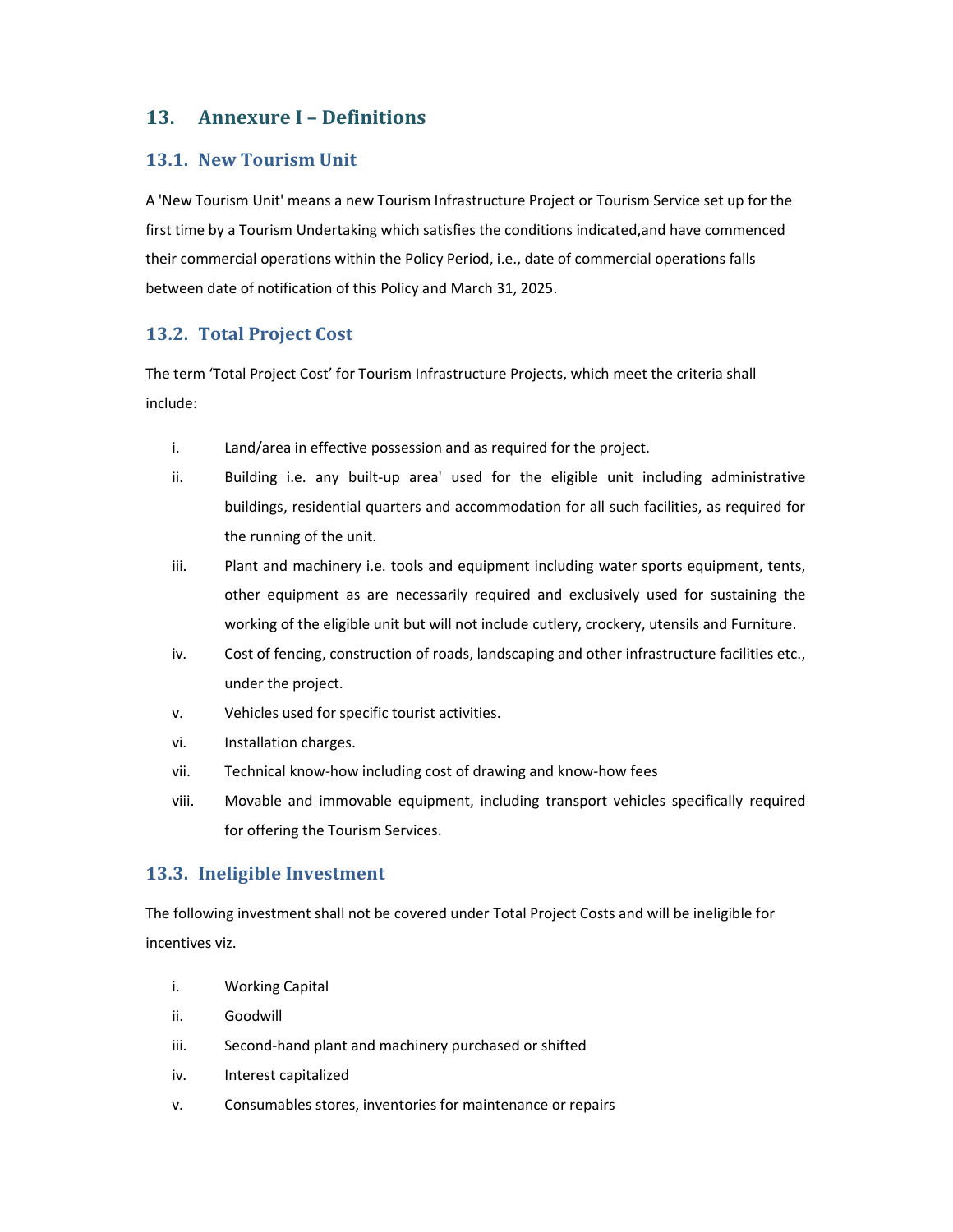- vi. Any investments in any asset which has a life span of less than five years
- vii. Know-how fees or cost of drawing payable to a sister concern of eligible unit

### **13.4. Date of commercial operations:**

Date of Commercial Operations of a Tourism Unit is the date on which the Tourism Unit is open to tourists on a commercial basis, after due testing, trial running and commissioning under relevant Government rules.

## **13.5. Eligible Projects**

#### Tourism Infrastructure Projects

| S.No.          | Project                          | <b>Remarks</b>                                               |
|----------------|----------------------------------|--------------------------------------------------------------|
| 1              | Hotels                           | Minimum category: 3 Star or above as per the guidelines      |
|                |                                  | of Ministry of Tourism, Govt. of India                       |
| $\overline{2}$ | Resorts, Water villas            | Minimum category: 3 Star or above as per the guidelines      |
|                |                                  | of Ministry of Tourism, Govt. of India                       |
| 3              | <b>Heritage Hotels</b>           | Minimum category - Heritage Basic as per guidelines of       |
|                |                                  | Ministry of Tourism, Govt. of India.                         |
| 4              | Amusement Parks / Theme          | Entertainment centres equipped with stalls for games and     |
|                | parks                            | refreshments, entertainment shows, recreational devices      |
|                |                                  | such as a Ferris wheel, roller coaster, etc. Theme Parks     |
|                |                                  | specifically oriented towards tourism in which               |
|                |                                  | landscaping, buildings and attractions are based on one or   |
|                |                                  | more specific themes, such as jungle wildlife, fairy tales,  |
|                |                                  | cartoon characters, mythology etc.                           |
| 5              | <b>MICE Centres</b>              | Minimum seating capacity of 1,000 pax, with built-up area    |
|                |                                  | of minimum 10,000 sft of convention area. Three (3) Star     |
|                |                                  | or above category hotel as per the guidelines of Ministry    |
|                |                                  | of Tourism, Govt. of India.                                  |
| 6              | <b>Golf Courses</b>              | Minimum 9-holes course. Club House with minimum built        |
|                |                                  | up area of 5,000 sqft                                        |
| $\overline{7}$ | <b>Botanical gardens</b>         | Large open areas home to biologically rich plantation,       |
|                |                                  | wide variety of fruit yielding species, medicinal herbs etc. |
|                |                                  | Such gardens may act as natural conservation sites for       |
|                |                                  | specific group of endangered plants                          |
| 8              | Urban / Rural Haats              | Stalls to showcase traditional cultural/handicrafts/ arts &  |
|                |                                  | crafts. Stage / Amphitheatre for cultural performances.      |
| 9              | <b>Tourism &amp; Hospitality</b> | Must be recognized institution by relevant regulatory        |
|                | <b>Training Institute</b>        | authorities.                                                 |
| 10             | Wayside amenities                | Built over a land of 1500 Sq yards with a built-up area of   |
|                |                                  | minimum 2,000 sqft. Minimum facilities to be offered -       |
|                |                                  | Dormitory/ Rooms, Food courts, Communication facilities,     |
|                |                                  | Toilets, Shops, Car parking.                                 |
| 11             | Spiritual / Wellness Centers     | For Spiritual centres- Auditorium or well covered open       |
|                |                                  | area with seating capacity of minimum 500 people.            |
|                |                                  | Accommodation facilities for minimum 100 people. For         |
|                |                                  | wellness centres, Certified/licensed medicinal facilities    |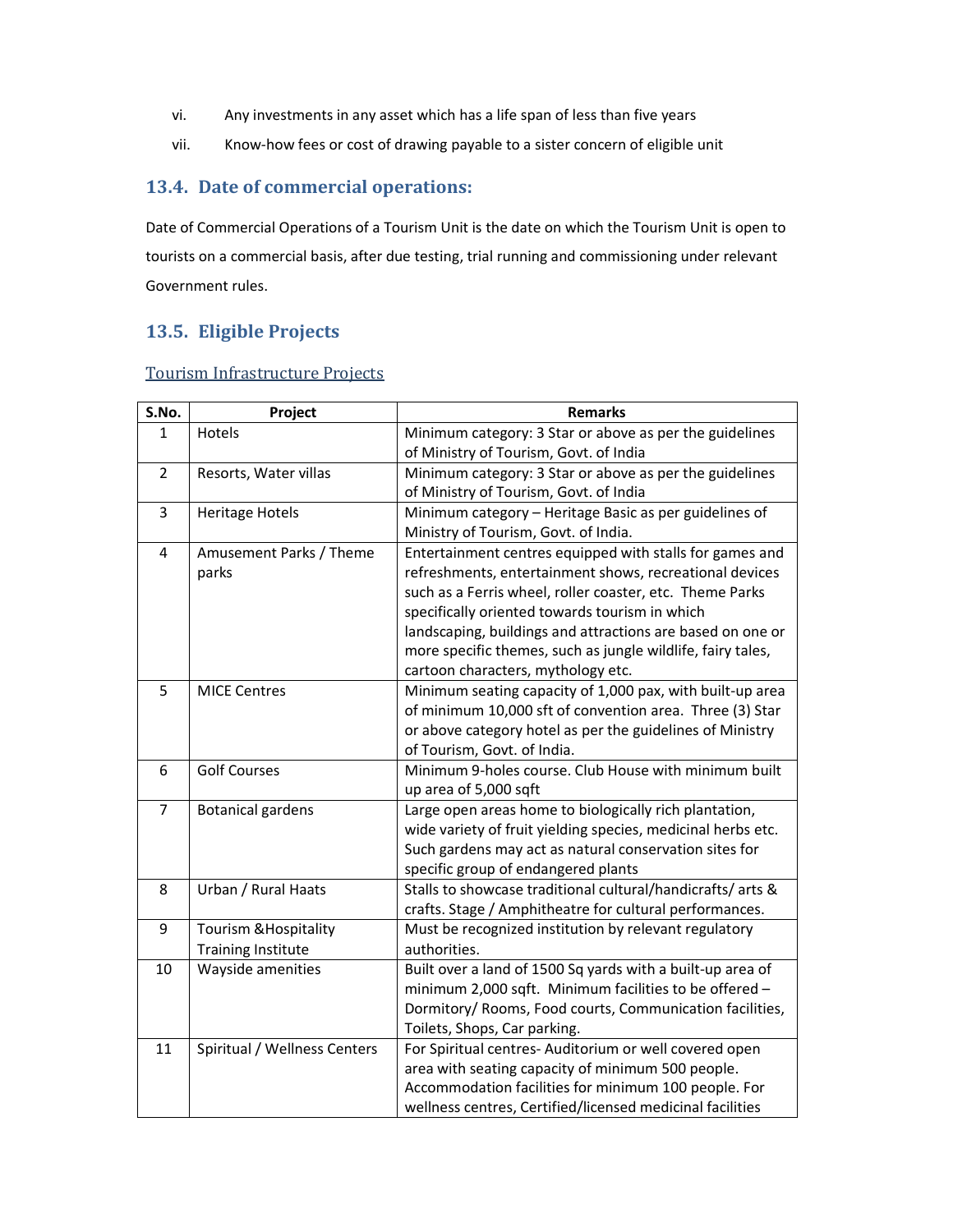|    |                                                | with at least 20 well trained staff. Well-trained yoga<br>teachers with relevant certifications. Minimum 25 rooms,<br>of quality equivalent to three star or above categories of<br>hotels |
|----|------------------------------------------------|--------------------------------------------------------------------------------------------------------------------------------------------------------------------------------------------|
| 12 | <b>Museums</b>                                 | Built up area of at least 10,000 sq ft.                                                                                                                                                    |
| 13 | Arts, crafts and culture<br>experience centres | Built up area of at least 1,000 sq ft.                                                                                                                                                     |
| 14 | Farm stays, Agri-tourism                       | As per MOT guidelines                                                                                                                                                                      |
| 15 | Home stays                                     | As per MOT guidelines                                                                                                                                                                      |
| 16 | Service apartments                             | As per MOT guidelines                                                                                                                                                                      |

# Tourism Services Projects

| S.No.          | Project                                                                                          | <b>Minimum Requirements</b>                                                                                                                                                                                                                                                                   |
|----------------|--------------------------------------------------------------------------------------------------|-----------------------------------------------------------------------------------------------------------------------------------------------------------------------------------------------------------------------------------------------------------------------------------------------|
| $\mathbf{1}$   | <b>Beach side Shacks</b>                                                                         | Should be not more than 500 meters away from<br>GoAP/APTDC approved tourist beaches. Should have<br>space of sit-down service for minimum 10 pax, serving<br>food with approved standards of hygiene and quality.<br>Should not be more than one storey or 200 sq. meters in<br>built up area |
| $\overline{2}$ | Water sports<br>(sailing/windsurfing, scuba<br>diving, water skiing, river<br>rafting, kayaking) | As per the Guidelines of Govt. of India.                                                                                                                                                                                                                                                      |
| 3              | Water Ride/Sailing facilities                                                                    | Should be at a tourist destination and not be used for<br>regular ferrying of passengers. Operators must be<br>registered with local regulatory authorities                                                                                                                                   |
| 4              | Sea/ River Cruises                                                                               | Capacity to host a minimum of 25 passengers (river cruise)<br>and 50 passengers (sea cruise). Facilities for on-board<br>dining, accommodation and entertainment                                                                                                                              |
| 5              | <b>Adventure Services</b>                                                                        | A company operating these activities must be registered<br>with Adventure Tour Operators Association of India or<br>Ministry of Tourism. Guidelines issued by Ministry of<br>Tourism for recognition of approved Adventure Tour<br>Operator should be adhered to.                             |
| 6              | Ropeways                                                                                         | Design of the Aerial Ropeway shall be in accordance with<br>the guidelines issued by Bureau of Indian Standards, MoEF<br>(GoI) and any other guidelines issued by Central/State<br>Government.                                                                                                |
| $\overline{7}$ | Heli-Tourism                                                                                     | Licensed operators by the Ministry of Civil Aviation.<br>Approved standard quality helicopter meeting all<br>regulatory norms. Pilots must have Commercial Helicopter<br>Pilot License (CHPL).                                                                                                |
| 8              | Aero sports                                                                                      | Operators with valid licensefrom the Ministry of Civil<br>Aviation, Approved standard copter meeting all<br>regulatory norms and Pilots must have Commercial Pilot<br>License.                                                                                                                |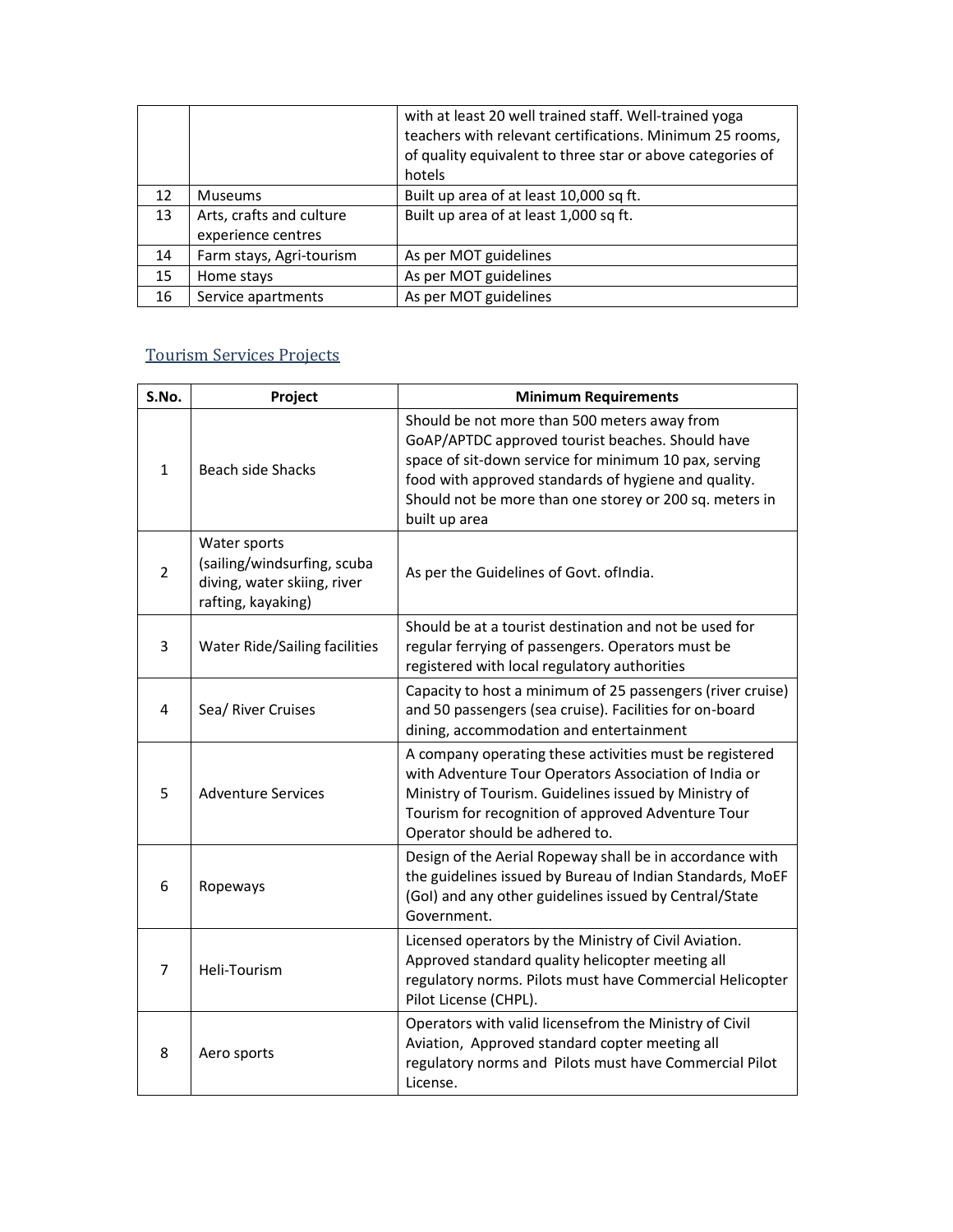| S.No. | Project                                                 | <b>Minimum Requirements</b>                                                                                                                                                                                                                                                                                                                                                                                                                                                                                            |
|-------|---------------------------------------------------------|------------------------------------------------------------------------------------------------------------------------------------------------------------------------------------------------------------------------------------------------------------------------------------------------------------------------------------------------------------------------------------------------------------------------------------------------------------------------------------------------------------------------|
| 9     | Farm (Agri) tourism                                     | Traditional accommodation (farmstays, camps etc.), local<br>cuisine, local farming methods, etc. Guided walks and<br>farm trails and Farm activities. Home stay in traditional<br>accommodation.                                                                                                                                                                                                                                                                                                                       |
| 10    | <b>Rural Tourism Services</b>                           | Applicable for services promoting rural lifestyle, local arts<br>/ culture/ handicrafts / handlooms offered at pre-<br>identified villages under Heritage Tourism category. Home<br>stay in traditional accommodation. Shop / Museum<br>promoting local arts / handicrafts / handlooms etc.<br>Serving hygienic local cuisine to tourists. Guided tours of<br>village for tourists                                                                                                                                     |
| 11    | Heritage Walks                                          | Heritage walks are a way to explore the<br>history of a city/town/village. Professional guides<br>take the tourists on a tour through different<br>historical/heritage monuments across the location.<br>Minimum Requirements: Licensed tour guides                                                                                                                                                                                                                                                                    |
| 12    | Caravan Tourism                                         | Minimum features of Caravan as prescribed under<br>Ministry of Tourism guidelines on Caravan Tourism                                                                                                                                                                                                                                                                                                                                                                                                                   |
| 13    | <b>Inbound Tour</b><br><b>Operators/Travel Agents</b>   | Recognition granted by Ministry of Tourism as approved<br>Inbound Tour Operator and valid during policy period                                                                                                                                                                                                                                                                                                                                                                                                         |
| 14    | Cab services / Car hire<br>services focusing on tourism | Recognition granted by Ministry of Tourism as approved<br>Domestic Tour Operator and valid during policy period                                                                                                                                                                                                                                                                                                                                                                                                        |
| 15    | Food courts/ Restaurants at<br>tourist destinations     | Food court: Minimum 3 different vendors at food court<br>serving different types of cuisine. At least one well<br>recognized food chain serving food and beverages, with a<br>minimum presence in 5 other locations in India. At least<br>one vendor serving local Andhra cuisine o Common<br>dining area • Restaurant o All mandatory licenses required<br>to setting up and operating a restaurant including Food<br>Business Operator license, Food Safety License, Eating<br>House License, Health / Trade License |
| 16    | Rest rooms at tourist<br>destinations                   | Rest rooms must be certified by proper authorities<br>following international standards . Use of ISO certified<br>equipment Provisions for separate rest rooms for male,<br>female and differently abled • Appropriate measures for<br>ensuring proper hygiene, water and sanitation<br>arrangements                                                                                                                                                                                                                   |
| 17    | Cloak rooms at tourist<br>destinations                  | These can be 24-hour manned facilities or can have fixed<br>timings based on tourist inflow . Proper arrangement of<br>racks . Provision for charging nominal fee for the items                                                                                                                                                                                                                                                                                                                                        |
| 18    | Parking facilities at tourist<br>destinations           | Minimum capacity for parking of 100 cars                                                                                                                                                                                                                                                                                                                                                                                                                                                                               |
| 19    | Souvenir Shops at Tourist<br>Destinations               | Above 50% of the products must be sourced from local<br>manufacturersartisans                                                                                                                                                                                                                                                                                                                                                                                                                                          |